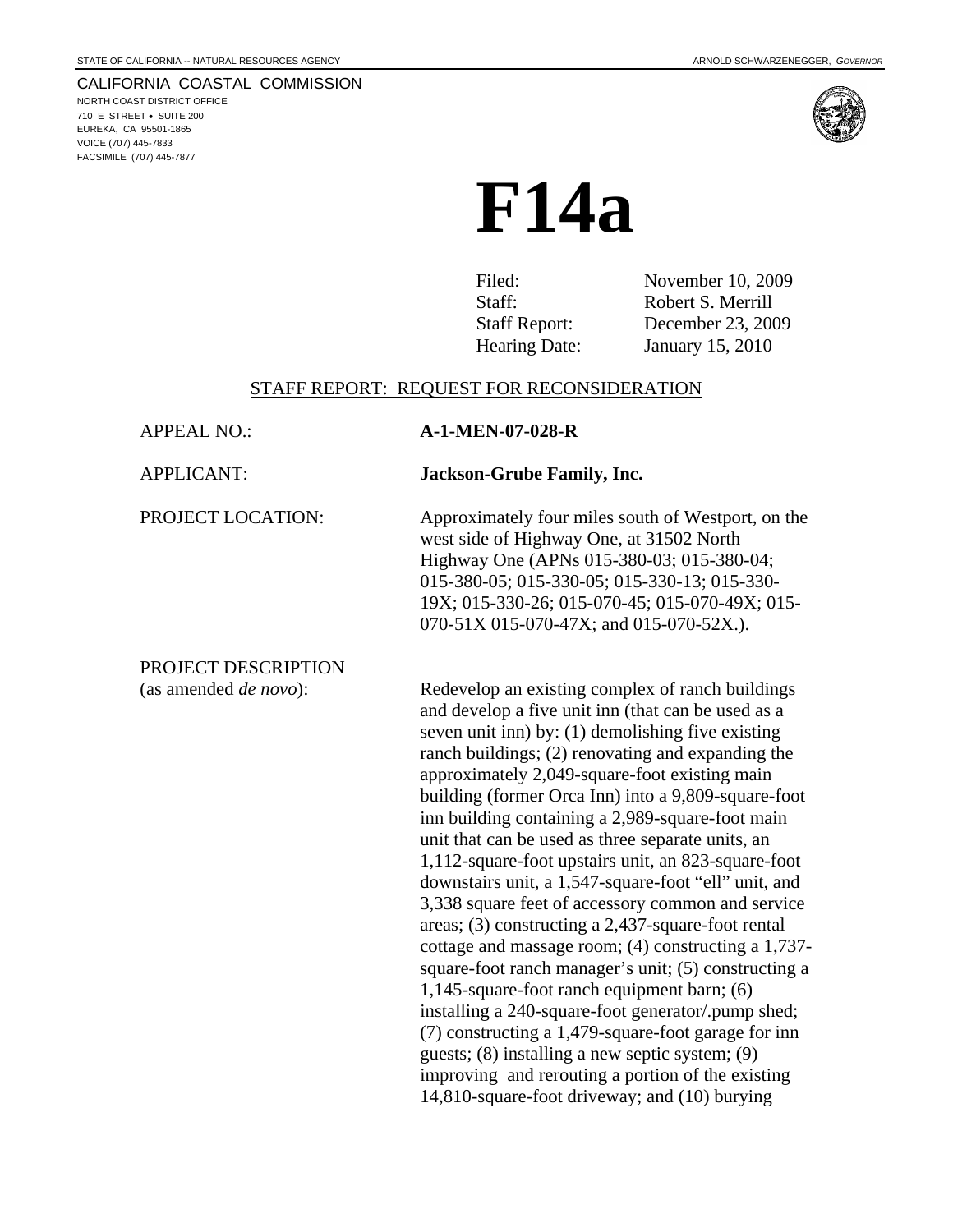existing overhead utility lines. The total area of development is approximately 1.63 acres, including a 1.29-acre building envelope and a 0.34-acre driveway.

#### Commission Action and Date:

On November 4, 2009, the Commission denied the proposed development for redeveloping an existing complex of ranch buildings and developing a five unit inn (that can be used as a seven unit inn)

\_\_\_\_\_\_\_\_\_\_\_\_\_\_\_\_\_\_\_\_\_\_\_\_\_\_\_\_\_\_\_\_\_\_\_\_\_\_\_\_\_\_\_\_\_\_\_\_\_\_\_\_\_\_\_\_\_\_\_\_\_\_\_\_\_\_\_\_\_\_\_\_

\_\_\_\_\_\_\_\_\_\_\_\_\_\_\_\_\_\_\_\_\_\_\_\_\_\_\_\_\_\_\_\_\_\_\_\_\_\_\_\_\_\_\_\_\_\_\_\_\_\_\_\_\_\_\_\_\_\_\_\_\_\_\_\_\_\_\_\_\_\_\_\_

#### Summary of Staff Recommendation:

Staff recommends that the Commission **grant** the request for reconsideration because because there is relevant new evidence which, in the exercise of reasonable diligence, could not have been presented at the hearing on the matter and that an error of fact has occurred which has the potential of altering the initial decision.

\_\_\_\_\_\_\_\_\_\_\_\_\_\_\_\_\_\_\_\_\_\_\_\_\_\_\_\_\_\_\_\_\_\_\_\_\_\_\_\_\_\_\_\_\_\_\_\_\_\_\_\_\_\_\_\_\_\_\_\_\_\_\_\_\_\_\_\_\_\_\_\_

#### PROCEDURAL NOTE:

The Commission regulations provide that at any time within thirty (30) days following a final vote to deny a coastal development permit, the applicant of record may request that the Commission reconsider the denial. (14 C.C.R. section 13109.2(a).)

The grounds for reconsideration of a permit denial are provided in Coastal Action 30627, which states, in part:

 The basis of the request for reconsideration shall be either that there is relevant new evidence which, in the exercise of reasonable diligence, could not have been presented at the hearing on the matter or that an error of fact or law has occurred which has the potential of altering the initial decision. (Section 30627(b)(3).)

If the Commission grants reconsideration, the de novo hearing would be scheduled for a subsequent Commission hearing.

\_\_\_\_\_\_\_\_\_\_\_\_\_\_\_\_\_\_\_\_\_\_\_\_\_\_\_\_\_\_\_\_\_\_\_\_\_\_\_\_\_\_\_\_\_\_\_\_\_\_\_\_\_\_\_\_\_\_\_\_\_\_\_\_\_\_\_\_\_\_\_\_

#### STAFF NOTE: Viewing the Commission's November 4, 2009 Continued Public Hearing on Appeal No. A-1-MEN-07-028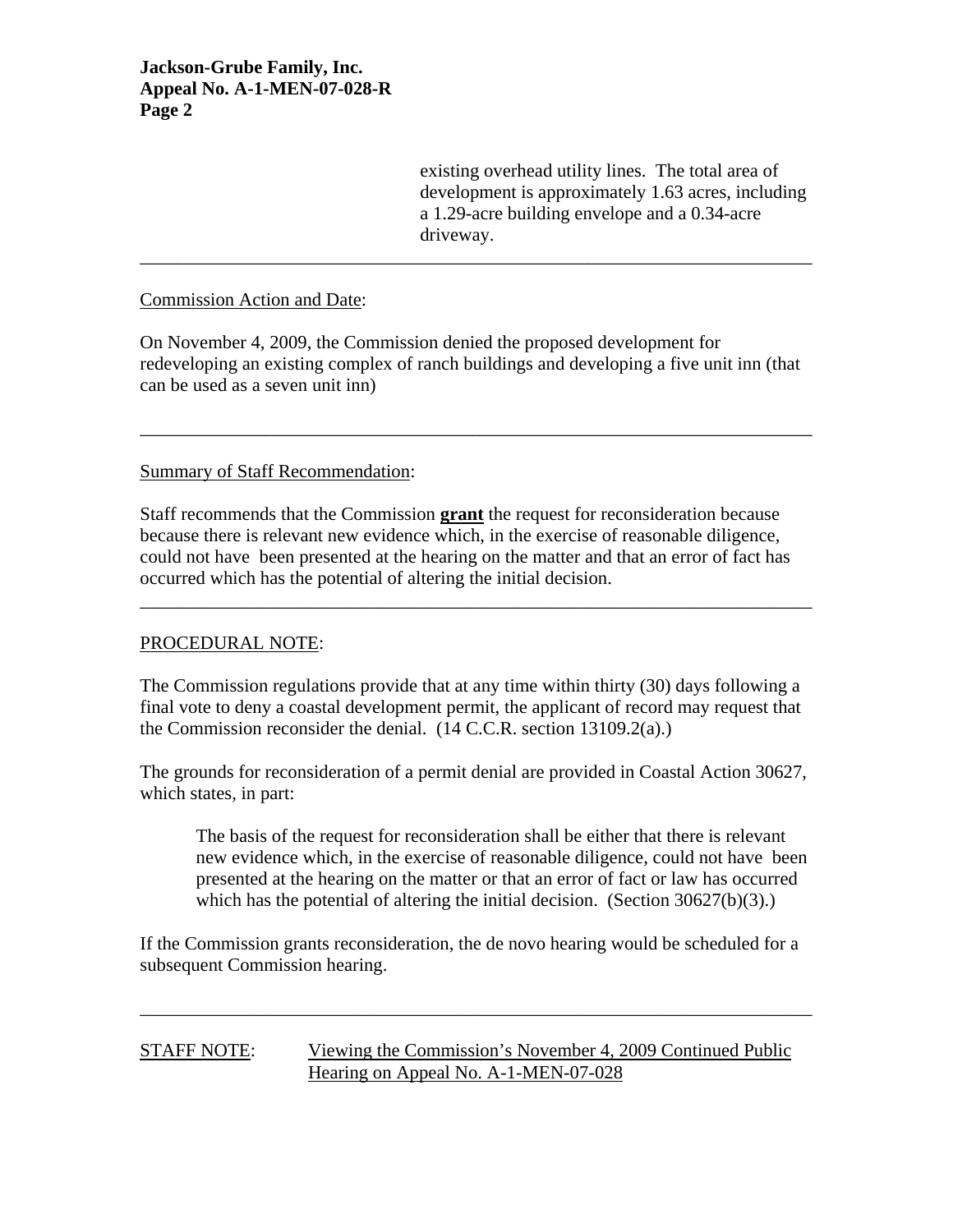The Commission denied Appeal No. A-1-MEN-07-028 at the Commission meeting of November 4, 2009. The continued public hearing was web-streamed over the internet. A recording of the web-streamed hearing is contained in the Commission's video archives at the Commission's internet web site accessible via the following link:

[http://www.cal-span.org/cgi-bin/archive.php?owner=CCC&date=2009-11-04.](http://www.cal-span.org/cgi-bin/archive.php?owner=CCC&date=2009-11-04)

Instructions for viewing the November 4, 2009 hearing on Appeal No. A-1-MEN-07-028 are as follows:

- o When connected to the internet, open [http://www.cal-span.org/cgi](http://www.cal-span.org/cgi-bin/archive.php?owner=CCC&date=2009-11-04)[bin/archive.php?owner=CCC&date=2009-11-04](http://www.cal-span.org/cgi-bin/archive.php?owner=CCC&date=2009-11-04) in Internet Explorer.
- o In the frame on the right side, go to item 15a.
- o Click on the tape reel icon right after the a. to see the proceedings.
- o The video will load in the left hand frame.
- o To see the motion and vote click on the tape reel icons so labeled immediately following the description of the item.

A written transcript of the hearing is not available as no court reporter was present at the hearing.

\_\_\_\_\_\_\_\_\_\_\_\_\_\_\_\_\_\_\_\_\_\_\_\_\_\_\_\_\_\_\_\_\_\_\_\_\_\_\_\_\_\_\_\_\_\_\_\_\_\_\_\_\_\_\_\_\_\_\_\_\_\_\_\_\_\_\_\_\_\_\_\_

# APPLICANT'S CONTENTIONS:

In the attached letters dated November 9, 2009 and November 18, 2009, the applicant asserts the following four contentions in support of the applicant's request: (1) the Commission's failure to grant as much time to the applicant to address the Commission as it did to the appellants, allowing the applicant a total of 15 minutes to present its case and respond to comments while allowing the appellants up to 30 minutes, prejudiced the applicant's position; (2) in determining that the proposed project would provide insufficient public access to the shoreline, the Commission misunderstood that the applicant had already provided public access mitigations for the previously approved inn at the site which was never constructed; (3) the Commission's decision to deny the project was influenced by misunderstandings by Commissioners that the applicant had threatened to sue the Commission over special conditions recommended by staff requiring acknowledgement that portions of the applicant's property constitute one legal parcel and requiring open space restrictions; and (4) in determining that the proposed inn development was inconsistent with the visual resource protection policies of the certified LCP, the Commission misunderstood the relative size and visual impact of the proposed inn buildings because the applicant's architect was precluded from effectively addressing these issues in his presentation to the Commission as a result of the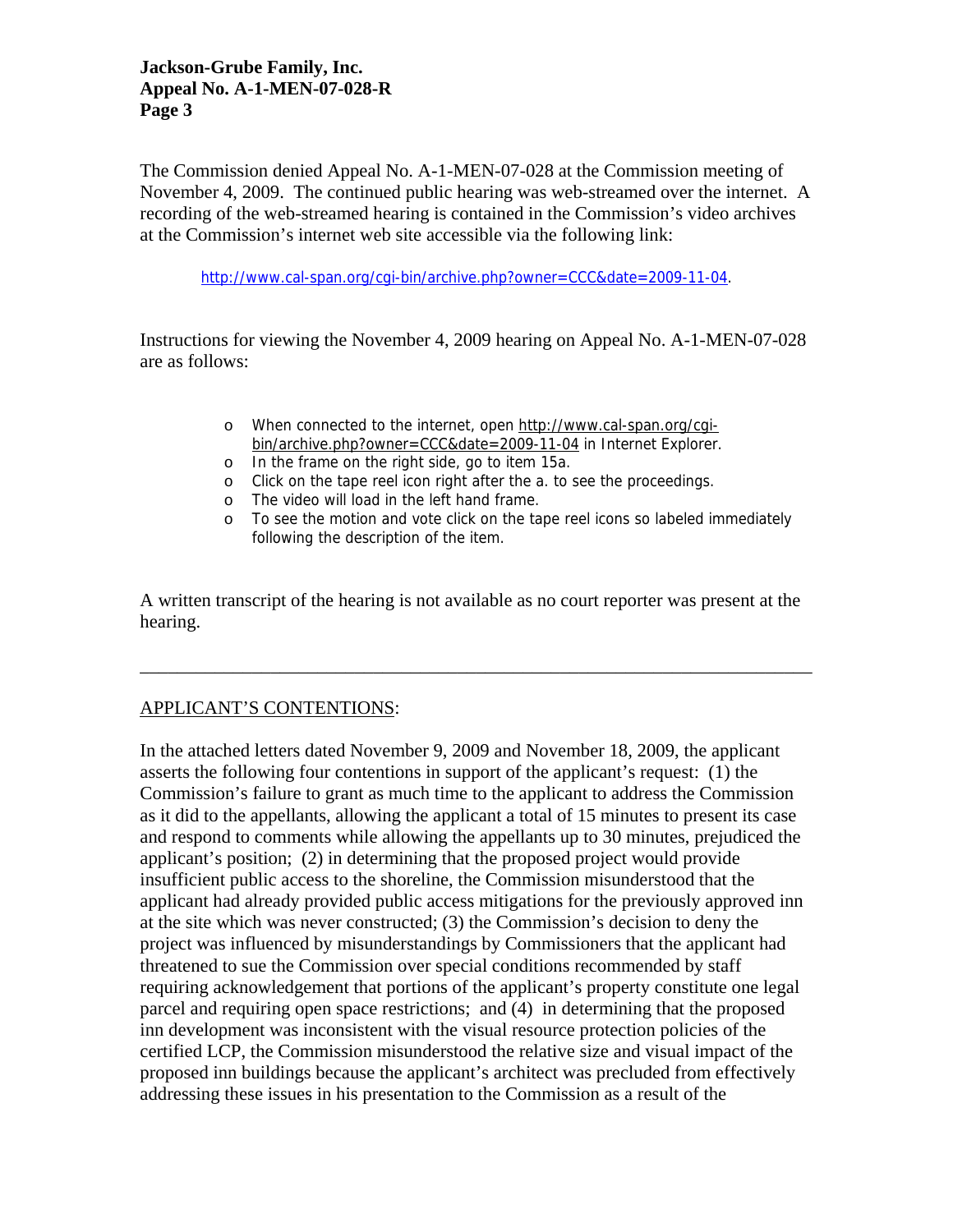Commission's video technician's inability to display on the meeting room screen a key slide the architect had intended to show and use for this purpose.

\_\_\_\_\_\_\_\_\_\_\_\_\_\_\_\_\_\_\_\_\_\_\_\_\_\_\_\_\_\_\_\_\_\_\_\_\_\_\_\_\_\_\_\_\_\_\_\_\_\_\_\_\_\_\_\_\_\_\_\_\_\_\_\_\_\_\_\_\_\_\_\_

# **I. MOTION:** *I move that the Commission grant reconsideration of Coastal Development Permit Appeal No. A-1-MEN-07-028*.

# **STAFF RECOMMENDATION TO GRANT RECONSIDERATION**:

Staff recommends a **YES** vote on the motion. Passage of this motion will result in grant of reconsideration and adoption of the following resolution and findings. Failure of the motion will result in denial of the request for reconsideration. The motion passes only by an affirmative vote of a majority of Commissioners present.

# **RESOLUTION TO GRANT RECONSIDERATION**:

The Commission hereby grants the request for reconsideration of the Commission's decision on Coastal Development Appeal No. A-1-MEN-07-028 on the grounds that:

(a) there is relevant new evidence which, in the exercise of reasonable diligence, could not have been presented at the hearing; and/or,

(b) an error of fact has occurred which has the potential of altering the initial decision; and/or,

(c) an error of law has occurred which has the potential of altering the initial decision.

# **II. FINDINGS AND DECLARATIONS**:

The Commission finds and declares as follows:

# **A. Project and Site Description**.

The applicant is requesting that the Commission reconsider its denial of the applicant's request to redevelop an existing complex of ranch buildings and develop a five-unit inn (that can be used as a seven-unit inn) by:  $(1)$  demolishing five existing ranch buildings; (2) renovating and expanding the approximately 2,049-square-foot existing main building (former Orca Inn) into a 9,809-square-foot inn building containing a 2,989-square-foot main unit that can be used as three separate units, an 1,112-square-foot upstairs unit, an 823-square-foot downstairs unit, a 1,547-square-foot "ell" unit, and 3,338 square feet of accessory common and service areas; (3) constructing a 2,437-square-foot rental cottage and massage room; (4) constructing a 1,737-square-foot ranch manager's unit; (5)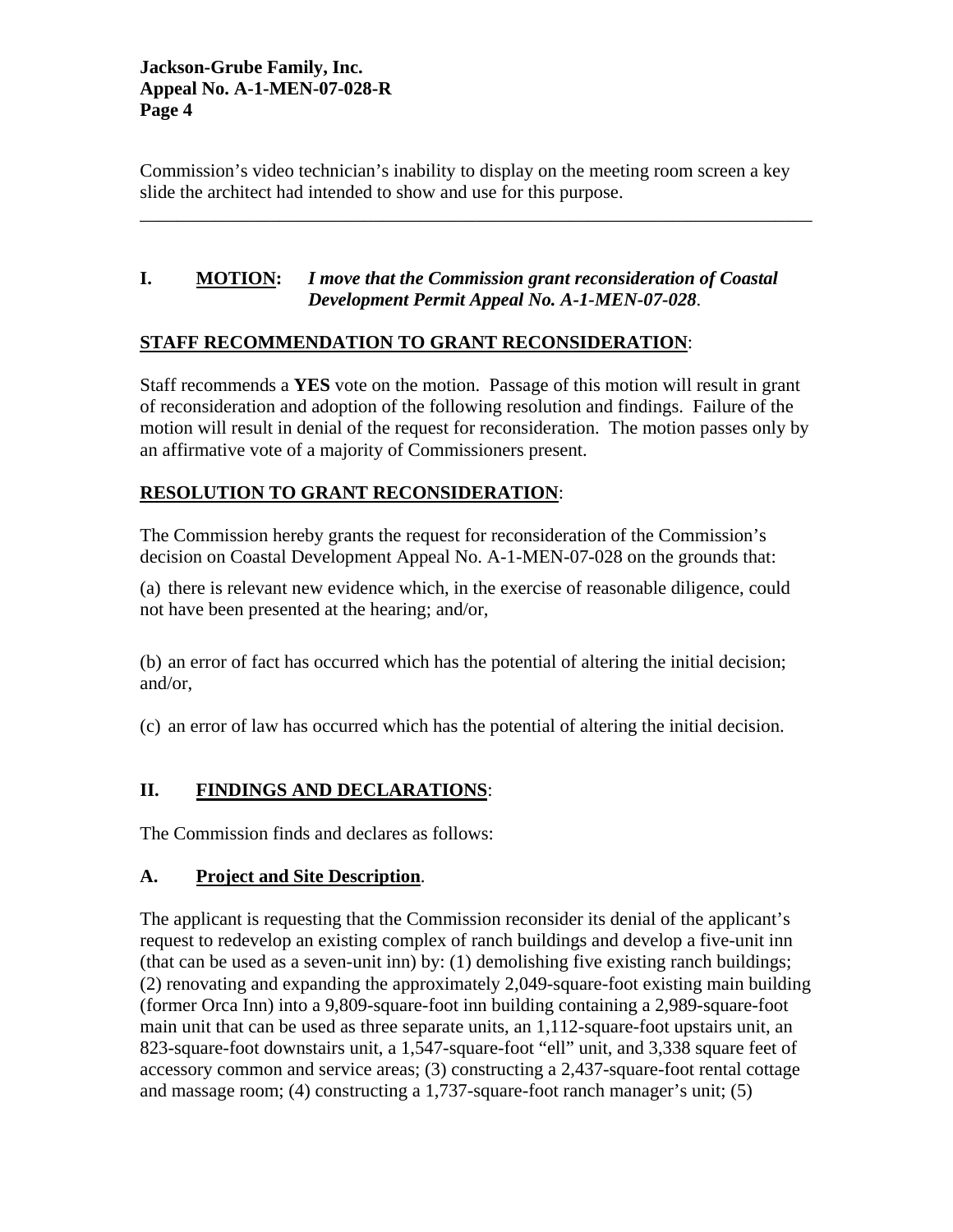constructing a 1,145-square-foot ranch equipment barn; (6) installing a 240-square-foot generator/.pump shed; (7) constructing a 1,479-square-foot garage for inn guests; (8) installing a new septic system; (9) improving and rerouting a portion of the existing 14,810-square-foot driveway; and (10) burying existing overhead utility lines. The total area of development is approximately 1.63 acres, including a 1.29-acre building envelope and a 0.34-acre driveway (see Exhibit 2-4).

The project is located in the rural and sparsely developed northern Mendocino coast approximately four miles south of Westport and approximately 12 miles north of Fort Bragg, on the west side of Highway One, at 31502 North Highway One. The surrouding area consists largely of a gently-sloping open coastal terrace that extends approximately ¼-mile from the coastal hills east of Highway One to the ocean bluff edge west of Highway Ones. The terrace and hillsides are predominantely vegetated with lowgrowing grasses and are largely used for agricultural grazing which contributes to the rural agricultural character of the area. Due to the flat terrain of the terrace, and lack of tall vegetation or varied topography, the project site is highly visible from Highway One in both directions. The lack of trees and the very limited and widely scattered development in the immediate vicinity of the development site gives the landscape a very open appearance. The views to and along the coast from narrow two-lane Highway One in this area are sweeping and vast and the area is designated in the certified Mendocino LCP as a highly scenic area.

The project was originally approved as a 10-unit inn by Mendocino County in June of 2007, and was appealed to the Commission by four separate appellants, including : (1) Molly Warner & Britt Bailey; (2) Commissioners Pat Kruer and Sara Wan; (3) the Mendocino Group of the Sierra Club; and (4) the Margery S. Cahn Trust, Deborah Cahn, Trustee & the Whiting Family Revocable Trust, Judith Whiting, Trustee. On September 7, 2007, the Commission opened the hearing on the appeal and found that the appeals raised a Substantial Issue of conformance with the policies of the certified LCP and public access policies of Chapter 3 of the Coastal Act. The applicant revised the project for purposes of the Commission's de novo review of the appeal, reducing the number of inn units, the number of buildings, and the footprint of the ranch and inn complex resulting in the project described above.

# **B. Commission Action on Application**

On November 4, 2009, the Commission considered the application de novo and denied the proposed development by a final vote of 4-6. The six Commissioners on the prevailing side voting against the project included Commissioners Kruer, Mirkarimi, Sanchez, Shallenberger, Stone, and Wan. The four Commissioners voting for the project included Commissioners Achadjian, Blank, Kram, and Neely. The Commission has not yet adopted Revised Findings in support of its action to deny the project. However, based on Commissioner comments made during the hearing, the Commission's denial of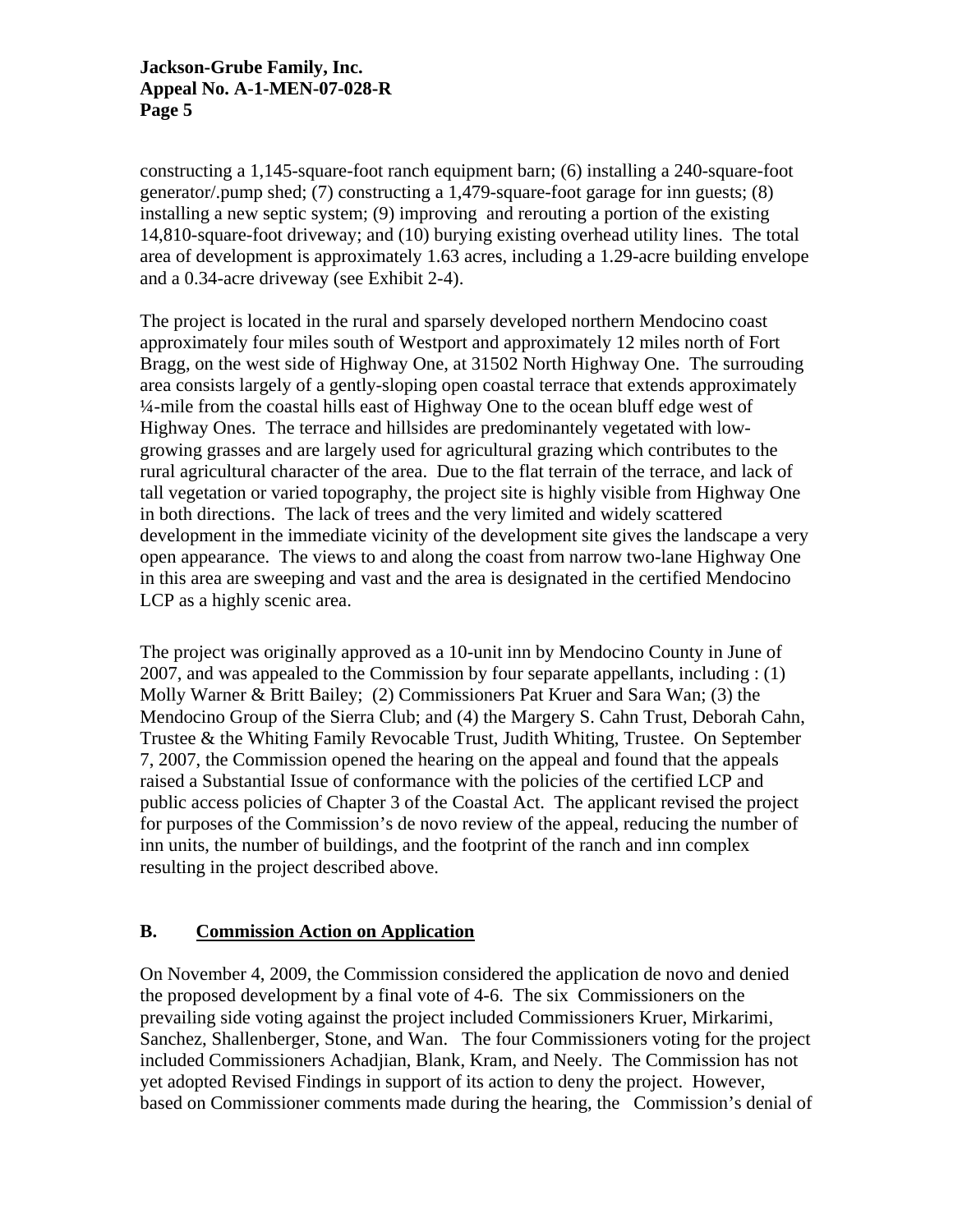the application request was based primarily on a determinatios that the mass of the proposed inn development created adverse visual impacts in the project's highly scenic setting that were inconsistent with the visual resource protection policies of the certified LCP. In addition, Commission determined that the proposed development did not provide sufficient public access to the shoreline. The Commission also expressed concerns over the relatively large size of the proposed inn units and the potential for units to be used for residential purposes rather than for transient occupancy.

# **C. Reconsideration Request**.

The applicant's request for reconsideration (see Exhibit 1) contends that errors of law and fact occurred which have the potential for altering the Commission's decision, particularly in light of the close 4-6 final vote to deny the application. The applicant asserts the following four contentions in support of the applicant's request: (1) the Commission's failure to grant as much time to the applicant to address the Commission as it did to the appellants, allowing the applicant a total of 15 minutes to present its case and respond to comments while allowing the appellants up to 30 minutes, prejudiced the applicant's position; (2) in determining that the proposed project would provide insufficient public access to the shoreline, the Commission misunderstood that the applicant had already provided public access mitigations for the previously approved inn at the site which was never constructed; (3) the Commission's decision to deny the project was influenced by misunderstandings by Commissioners that the applicant had threatened to sue the Commission over special conditions recommended by staff requiring acknowledgement that portions of the applicant's property constitute one legal parcel and requiring open space restrictions; and (4) in determining that the proposed inn development was inconsistent with the visual resource protection policies of the certified LCP, the Commission misunderstood the relative size and visual impact of the proposed inn buildings because the applicant's architect was precluded from effectively addressing these issues in his presentation to the Commission as a result of the Commission's video technician's inability to display on the meeting room screen a key slide the architect had intended to show and use for this purpose.

# **D. Analysis of Reconsideration Request**.

The grounds for reconsideration of a permit denial are provided in Coastal Action 30627, which states, in part:

 The basis of the request for reconsideration shall be either that there is relevant new evidence which, in the exercise of reasonable diligence, could not have been presented at the hearing on the matter or that an error of fact or law has occurred which has the potential of altering the initial decision. (Section 30627(b)(3).)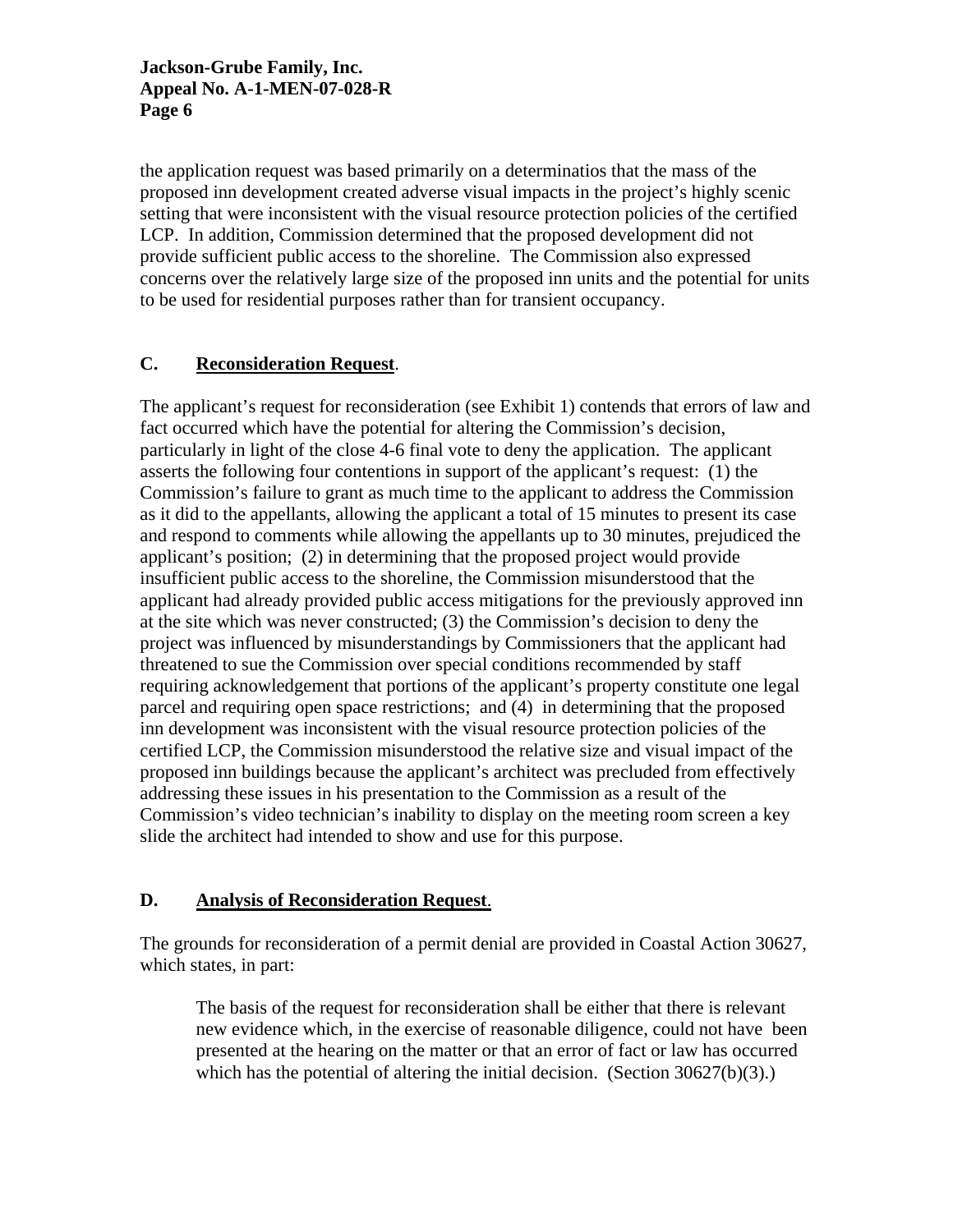In this case, for the reasons discussed further below, the Commission exercises its discretion and determines that with respect to the contention concerning the possible misunderstanding by the Commission of the relative size and visual impact of the proposed inn buildings based on technical difficulties outside the applicant's control that precluded the applicant's architect from showing a key slide to effectively address the mass and visual impact of the proposed inn buildings grounds for reconsideration of the permit application exist because there is relevant new evidence that could not have been presented at the hearing in the exercise of due diligence and on errors of fact occurred which has the potential of altering the Commission's decision to deny the permit application.

# 1. Applicant's Contentions Satisfying Criteria for Reconsideration.

## a. Size and Visual Impact of Inn Buildings.

As noted previously, based on Commissioner comments made during the hearing, the Commission's denial of the application request was based primarily on a determination that the mass of the proposed inn development created adverse visual impacts in the project's highly scenic setting that were inconsistent with the visual resource protection policies of the certified LCP. The staff recommendation had identified the visual impacts of the development and consistency with the visual resource protection policies of the LCP as one of two principal issues raised by the application, the other being the sufficiency of well water to serve the proposed development. As noted in the staff recommendation on the project, the project site is located within a highly scenic area and due to the flat terrain and openness of the rangeland setting, the development site is highly visible from Highway One in both directions. The views to and along the coast from narrow two-lane Highway One in this area are sweeping and vast and there is very little development located on either side of the highway in the immediate vicinity of the development site. The certified LCP policies state that the scenic and visual qualities of Mendocino County coastal areas must be considered and protected by requiring that permitted development be sited and designed to protect views to and along the ocean and scenic coastal areas, to minimize the alteration of natural landforms, to be visually compatible with the character of surrounding areas, and where feasible, to restore and enhance visual quality in visually degraded areas. Additionally, development in highly scenic areas must be subordinate to the character of its setting. Furthermore, the LCP policies require that the visual impacts of development on terraces be minimized by (a) avoiding development, other than farm buildings, in large open areas if alternative site exists, and (b) minimizing the number of structures and clustering them near existing vegetation, natural landforms or artificial berms.

The applicant claims that in determining that the proposed inn development was inconsistent with the visual resource protection policies of the certified LCP, the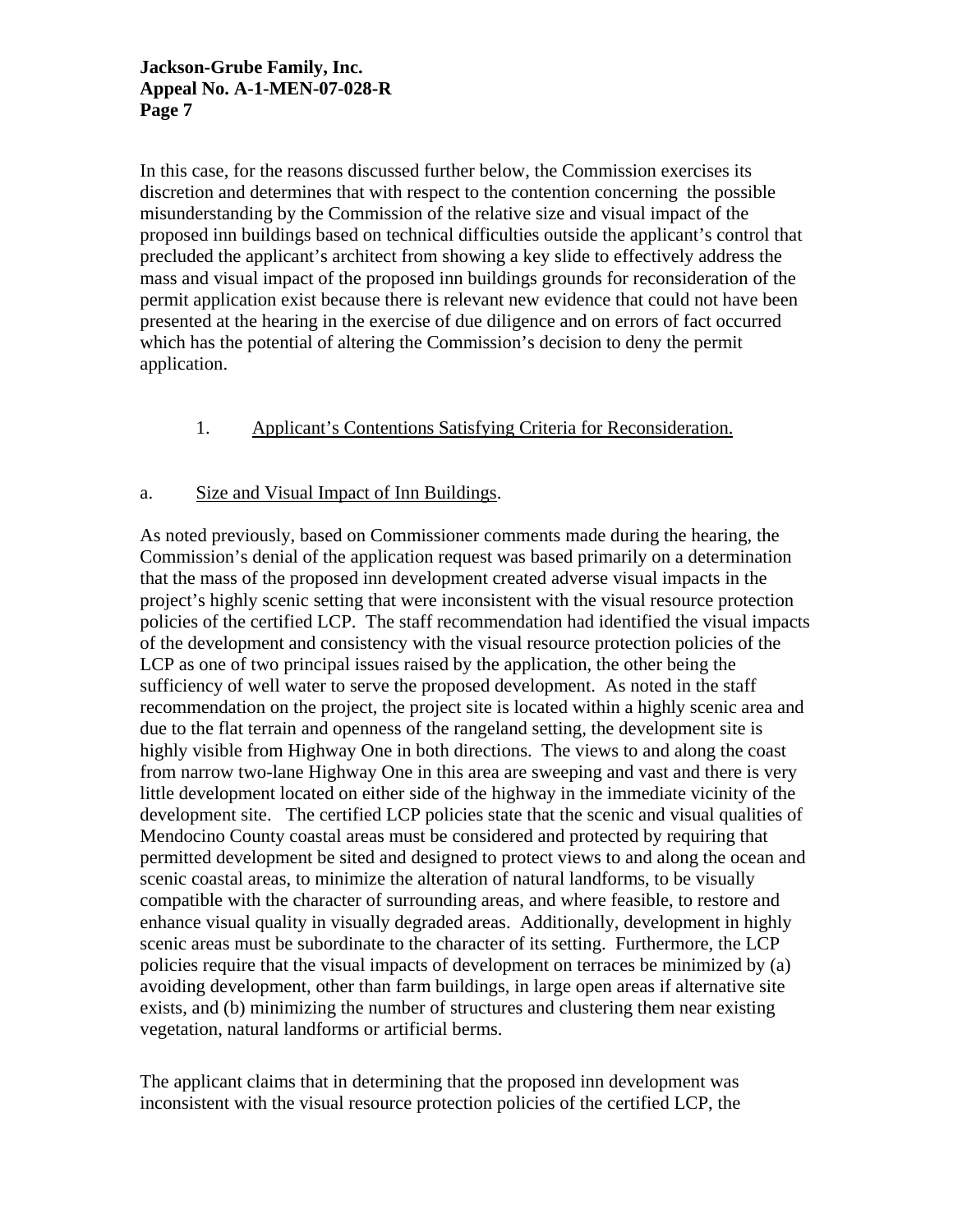Commission misunderstood the relative size and visual impact of the proposed inn buildings due to technical difficulties at the hearing outside of the applicant's control that precluded the applicant from displaying and presenting critical information concerning the visual impact of the proposed development.

The applicant was allotted 15 minutes of presentation time at the public hearing. The applicant's presentation was made by a team of presenters, including the applicant's attorney, Mr. Alan Block and the principal from the applicant's architectural firm, Mr. David Sellers. The principal focus of Mr. Seller's portion of the presentation concerned the visual impacts of the proposed development. Mr. Sellers made his presentation relying upon the display and discussion of visual images that were projected on the video screens at the hearing room and transmitted as part of the video web stream of the proceedings by the Commission's video technicians.

According to a letter dated December 16, 2009 submitted by Scott Baker, an associate of Mr. Sellers, technical difficulties precluded a key visual image of Mr. Seller's presentation from being displayed. Mr. Baker explains in his letter that upon arrival at the hearing room prior to the start of that day's Commission meeting, he spoke with the Commission's video technicians about displaying Mr. Sellers' images during the presentation Mr. Sellers later made. Mr. Baker was told that the video technicians were only able to display files in certain formats, including PowerPoint, JPEG, TIF, and PDF. Mr. Baker then generated his file of images in PDF format and submitted the file to the technician via a flash drive. The technician downloaded the file to his computer and indicated to Mr. Baker that the file was ready to display during the hearing.

The PDF file contains only seven images which constituted Mr. Sellers entire graphic presentation. One of the most important of the seven images is a site plan, which was planned as the  $6<sup>th</sup>$  image in the sequence. Mr. Sellers used the assistance of the video technicians to advance the images in the PDF file during his presentation. At the point of his presentation when Mr. Sellers asked for the  $6<sup>th</sup>$  image to be displayed, the image did not load immediately. The image is a relatively large file, and such files often take longer to load than smaller files. Instead of waiting a sufficient period of time to allow the image to load, the technician proceeded to the  $7<sup>th</sup>$  image on the next page, bypassing the site plan image Mr. Sellers intended to show to the Commission, This sequence of events resulted in a pause in Mr. Sellers' presentation followed by Mr. Seller abruptly presenting his closing remarks without having had the opportunity to present and discuss the  $6<sup>th</sup>$ image.

According to the applicant's reconsideration request, the principal use of the site plan image that was not displayed was to demonstrate to the Commission that the proposed development was modest in size and efficient in scale. The applicant indicates that Mr. Sellers would have used the site plan to compare the proposed size, number, and arrangement of proposed buildings at the development site with the same features of the existing ranch complex at the site. Mr. Sellers has indicated to staff that he would have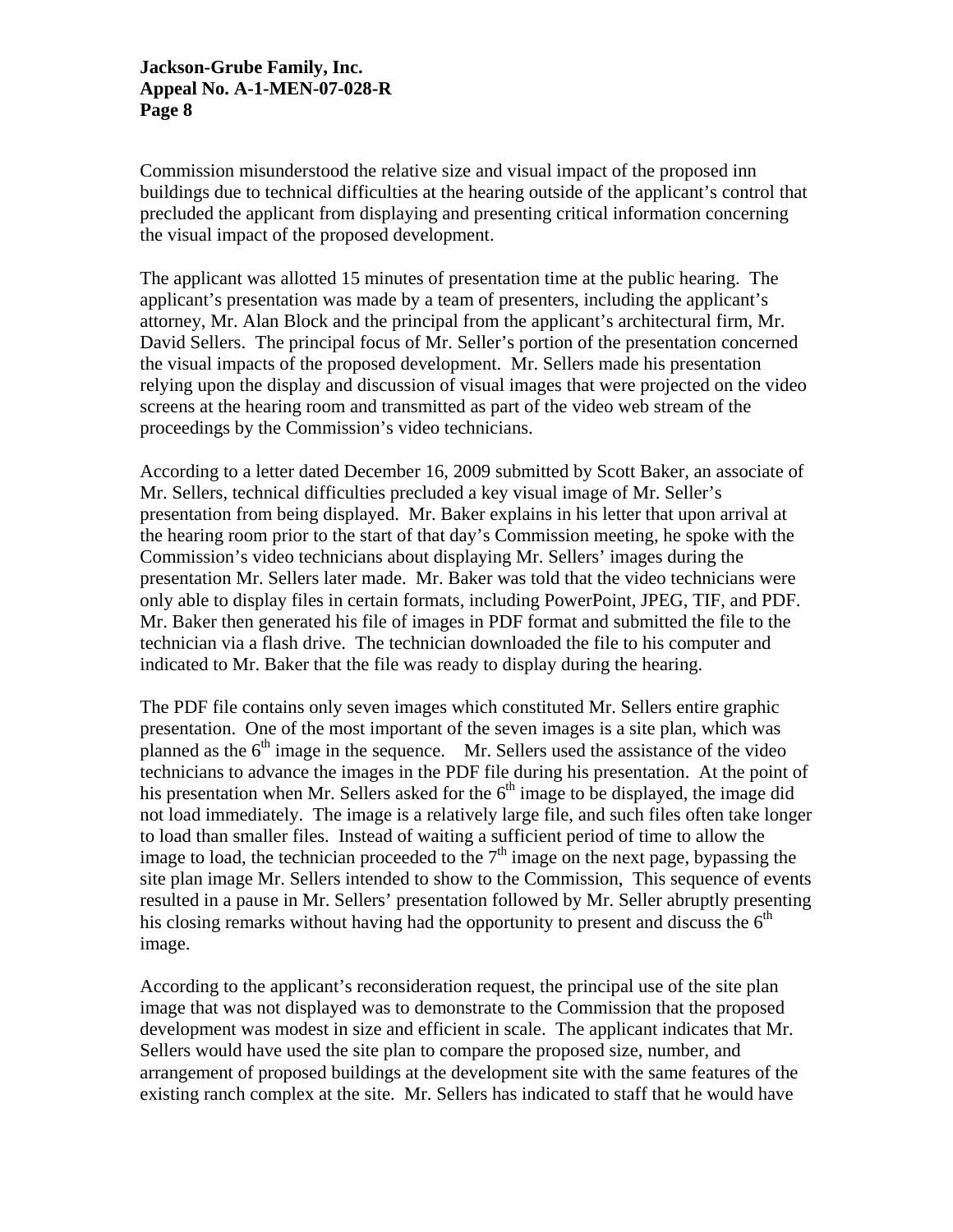pointed out how (a) the development site is part of an existing ranch operation with a number of existing ranch buildings that would be replaced as part of the project with four buildings of similar size, (b) the two new proposed buildings that would be used for the inn would be located on the seaward side of the agricultural buildings and thus would be largely screened from view from Highway One by the agricultural buildings, and (c) the proposed new buildings would be modest in size. Without the slide available to show the size and relationship of the various buildings to each other and the setting, the applicant contends that it was extremely difficult to address the issue of building mass and visual impact which had been identified by staff as a principal issue in the Commission's review of the project and which had been raised in testimony at the hearing by the appellants..

A review of the video recording of the Commission hearing indicates that that some of the Commissioners may have had a difficult time comparing the visual impact of the proposed development with the impact of the existing ranch complex at the site from the visual images that were presented at the meeting both by the applicant's team and the staff. For example, during the Commissioners deliberations after public testimony had concluded, Commissioner Wan addressed her concerns about the visual impacts of the development. At one point Commissioner Wan stated "my principal concern here is again the massive development and the increase in the visual impact. By the way, the visual presentation of those units was from so far away, I couldn't see the existing [structures], so technically I can't tell the distinction between the existing units and the proposed units."

The relative visual impact of the proposed redeveloped complex of buildings versus the existing complex of ranch buildings could reasonably be viewed as a major factor in a determination as to whether the proposed development is consistent with the visual resource protection policies of the LCP. The extent to which the proposed development blocks more or less view of the ocean and the scenic coast than the existing compound could influence a determination whether that development is sited and designed to protect views to and along the ocean and scenic coastal areas as required by LUP Policy 3.5-1 and CZC Section 20.504.020. In addition, as the existing complex forms part of the character of the project site and surrounding area, the relative difference in form and appearance of the proposed complex of buildings versus that of the existing compound could influence a determination that the development is visually compatible and subordinate with the character of the surrounding area as required by LUP Policy 3.5-1 and CZC Section 20.504.020.

The staff report published and distributed prior the meeting does contain a site plan and several other sheets that show the general arrangement of existing and proposed buildings. Thus, even without the slide having been presented, the record contained plans presenting information about the mass and positioning of the buildings. However, the plans in the staff report are displayed at a scale approaching 1"=50,' a much reduced scale over what could be displayed in a plan image projected on a screen, and thus much more difficult to interpret and understand. More significantly, the site plans in the staff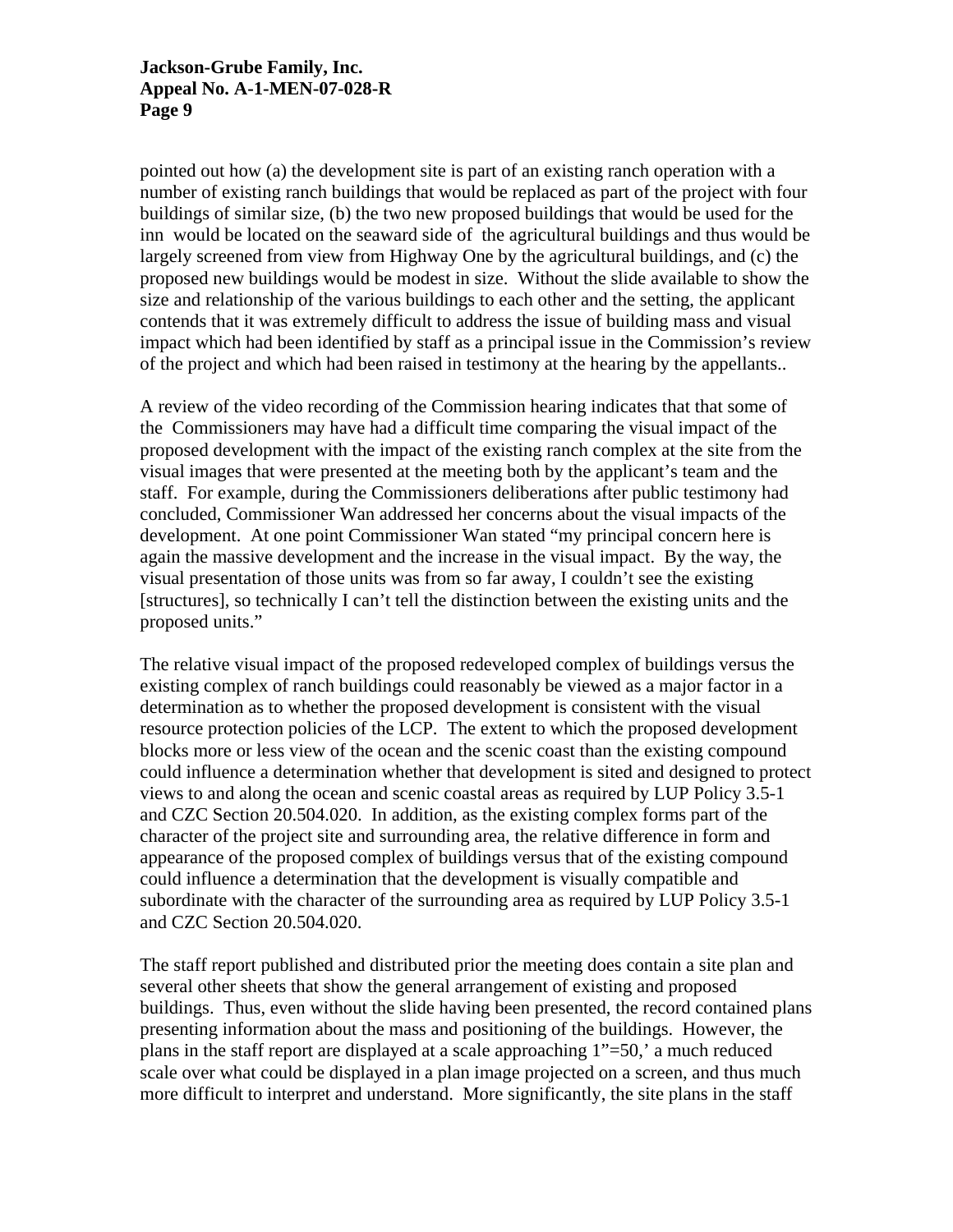report cannot convey the commentary that Mr. Sellers would have provided to explain what is shown in the plans, interpret their significance, and to point out key factors in the evaluation of the visual impacts of the project at a key point in the proceedings when the applicant had a limited opportunity to present its case to the Commission and rebut comments made by opponents of the project.

As noted above, the relative visual impact of the proposed redeveloped complex of buildings versus the existing complex of ranch buildings could reasonably be viewed as a major factor in a determination as to whether the proposed development is consistent with the visual resource protection policies of the LCP, one of the principal issues raised by the project. The denial of the permit application was the result of a close 4-6 vote. Thus, even if just two of the Commissioners who had voted to deny the permit application would have been persuaded by the applicant's presentation on the consistency of the project with visual resource policies of the LCP that was precluded by the technical presentation difficulties that occurred at the hearing, the omission of this part of the presentation could have altered the Commission's decision.

The failure of the image to appear on the screen was not under the control of the applicant. The image had been provided to the technicians in advance of the hearing and the presenter requested that the image be displayed at the particular point in his presentation when he intended to discuss the visual impacts of the proposed development. After the technician had forward past the critical image, given the fact that the applicant's presentation time was limited, it was reasonable for the presenter to feel that he could not stop his presentation and take the time to attempt to sort out with the technician why the critical image had not appeared on the screen without compromising other parts of the teams presentation to the Commission.

Therefore, for all of the above reasons, the Commission finds that grounds for reconsideration of the permit application exist because there is relevant new evidence which, in the exercise of reasonable diligence, could not have been presented at the hearing on the matter and that an error of fact has occurred which has the potential of altering the initial decision.

#### 2. Applicant's Contentions That Do No Satisfy Criteria for Reconsideration.

a. Public Access.

Based on Commissioner Comments made during the hearing, the Commission's denial of the application request appears to have been based in part on a determination that the proposed development did not provide sufficient public access to the shoreline.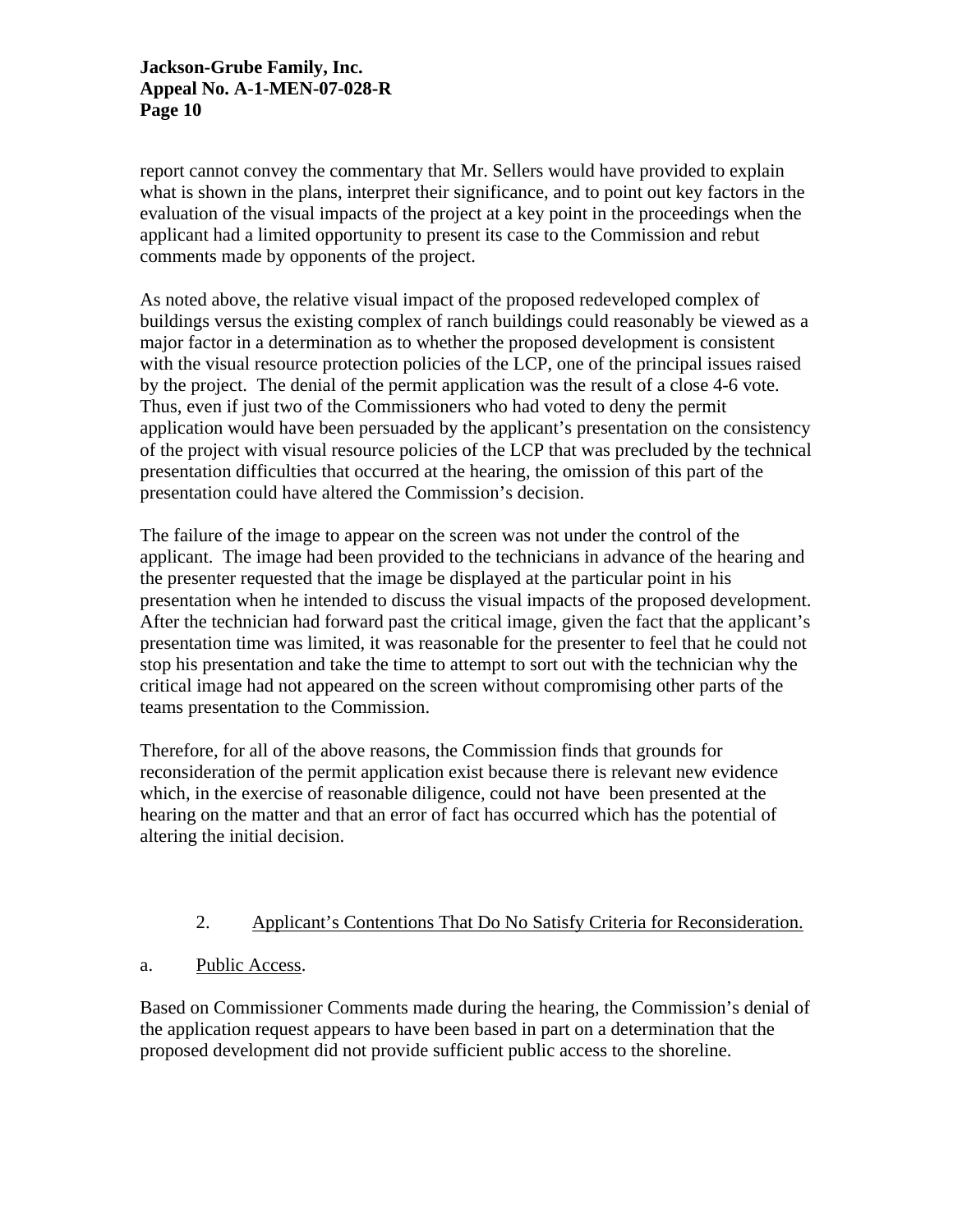The applicant claims that in determining that the proposed project would provide insufficient public access to the shoreline, the Commission misunderstood that the applicant had already provided public access mitigations for the previously approved inn at the site which was never constructed.

The current application to redevelop an existing complex of ranch buildings and develop a five unit inn (that can be used as a seven unit inn) was preceded by a previous permit approved by Mendocino County for an inn development on the same APN in 1996. Although the applicant provided certain public access benefits as a result of a settlement of litigation between the County and the applicant over the terms and conditions of the permit, the permit itself was never utilized by the applicant to construct an inn or any other development before the permit expired.

The Mendocino County Board of Supervisors approved Coastal Development Permit No. CDU 9-95 for a 10-unit inn involving the remodeling of the existing large ranch house into two guest units and manager's quarters and the construction of eight new individual guest cottages on May 13, 1996. The County's approval included conditions requiring recordation of an offer to dedicate coastal access to and along the bluff edge near the approved inn. On July 10, 1996, the Coastal Commission determined that an appeal of the approval to the Commission (Appeal No. A-1-MEN-96-028) raised no substantial issue, allowing the County's approval of CDU 9-95 to stand.

The applicant then sued the County, challenging the condition requiring coastal access on the grounds that a nexus did not exist between the impacts of the project on public access and the exaction of property for public access purposes. Eventually a settlement of the law suit was reached between the applicants and the County that provide for the County to drop the condition requiring the offer of dedication of public access to and along the bluff edge in the immediate vicinity of the approved inn in exchange for the applicant (1) dedicating a one-acre site between Highway One and the ocean approximately ¼ mile south of the inn site for public access parking and access to the bluff, (2) contributing \$25,000 toward the development of coastal access in the area, and (3) offering to dedicate an approximately half-mile-long easement for lateral public access along a 15-foot strip along the west side of the Highway One right-of-way extending northward from near the existing driveway to the existing ranch complex approximately half a mile to the north. On August 3, 2000, the County then approved Coastal Development Use Permit Modification #CDUM 9-95/2000 as a means of implementing the terms of the settlement agreement. The Mendocino Land Trust has accepted the public access easements and received the funds provided by the applicant to plan and construct a trail within the 15 foot strip along the west side of the Highway One right-of-way. Mendocino County is currently reviewing a coastal development permit for development of the trail.

Prior to the start of construction of the inn project approved under Coastal Development Use Permit CDUM 9-95/2000, the applicant proposed significant alterations to the site layout and interior design of the project. According to County staff, the County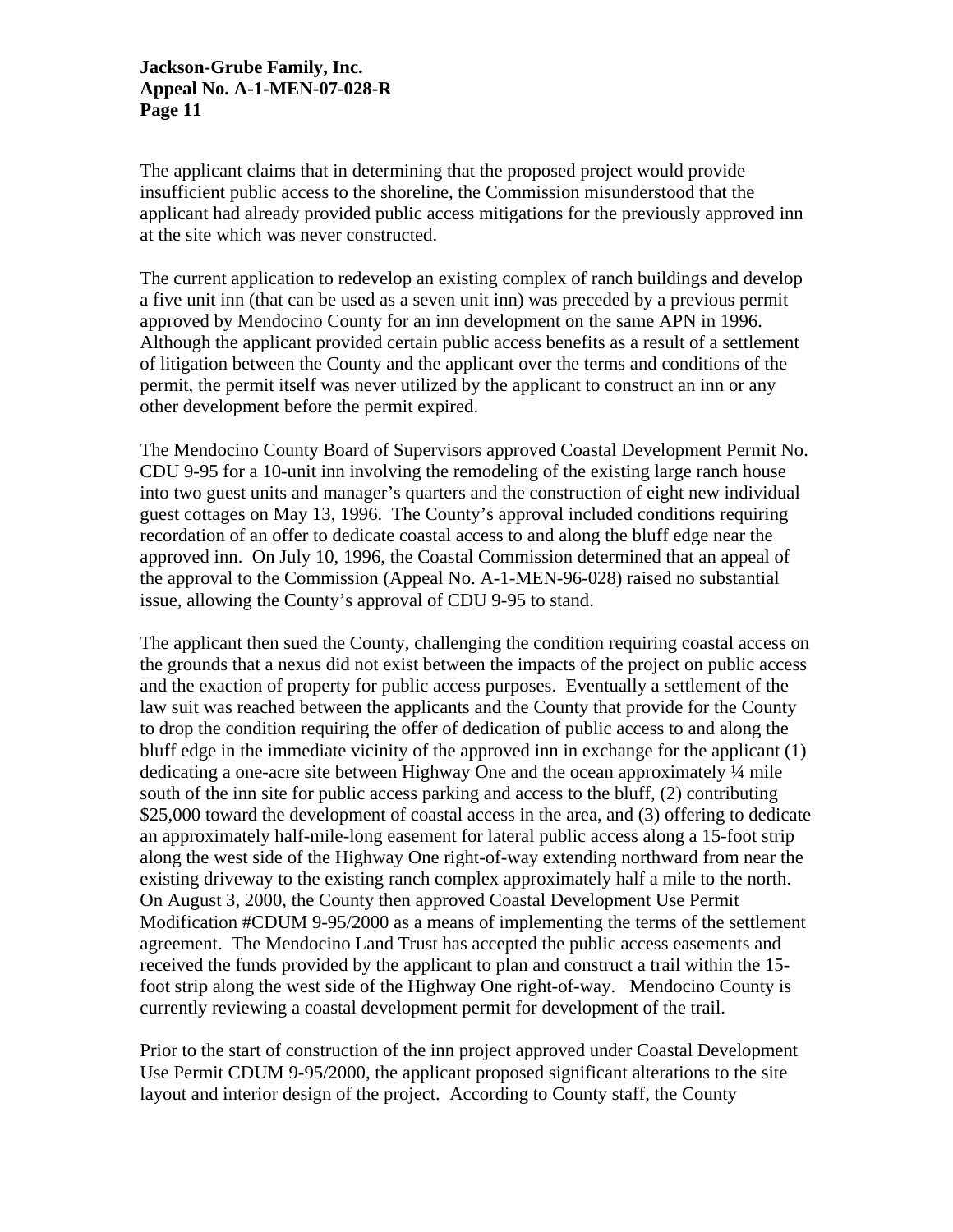determined that because the project changes were so substantial, an entirely new application would be required for the project. The applicants submitted the application for the current project that was approved by the County and appealed to the Coastal Commission. In the meantime, Coastal Development Use Permit CDUM 9-95/2000 expired without the applicant having built the inn or any of the authorized development.

In its reconsideration request, the applicant states that based on Commissioner comments after the public hearing on the current permit application, the Commissioners were unaware that the applicant had provided the public access benefits described above as part of the previous permit. The applicant implies that had the Commission been fully aware that such access has already been provided and that the applicant had not taken advantage of the previous permit to build the inn, the Commission would not have voted to deny the current application because of inadequate public access.

The applicant did not list the previously granted public access benefits as part of the project description for the current permit application. The applicant appears to have erroneously assumed that since the applicant had already dedicated the public access areas and paid the \$25,000 required by the terms of the settlement agreement signed by the applicant to provide public access for the previous inn project, that the public access benefits cannot be revoked by the applicant even if the applicant never builds an inn at the site and that therefore it was not necessary to list these public access benefits as new public access improvements in the project description for the current permit application. After the hearing, the applicant indicated to Commission staff that the applicant would have included the public access benefits in the project description for the current application if the applicant thought there was any question whether those benefits were intended to be provided as part of the current inn project.

Because the applicant did not propose access as part of the project description of the current application, the project description findings of the staff recommendation dated October 22, 2009 and the public access finding in Addendum B correctly indicate that no new public access is proposed as part of the current application. In addition, Finding IV.B.1, "Previous Inn Development Approvals," of the October 22, 2009 staff recommendation and the public access finding in Addendum B also correctly discuss how as a result of settlement of the litigation over the permit for inn development previously granted by the County, the applicant provided the specific public access benefits described above. In addition, a review of the hearing video indicates that during his final comments made after the close of the public testimony portion of the hearing, North Coast District Manager Bob Merrill expressly discussed how the public access benefits associated with the settlement of the lawsuit over the previous inn project had been provided. Furthermore, there were a number of exchanges during the hearing between Commissioners Blank and Achadjian and the applicant and his representatives about whether the applicant would be willing to newly provide as part of the coastal development permit before the Commission, a parking lot to serve the portion of the lateral public access trail that was to be provided as part of the previous inn permit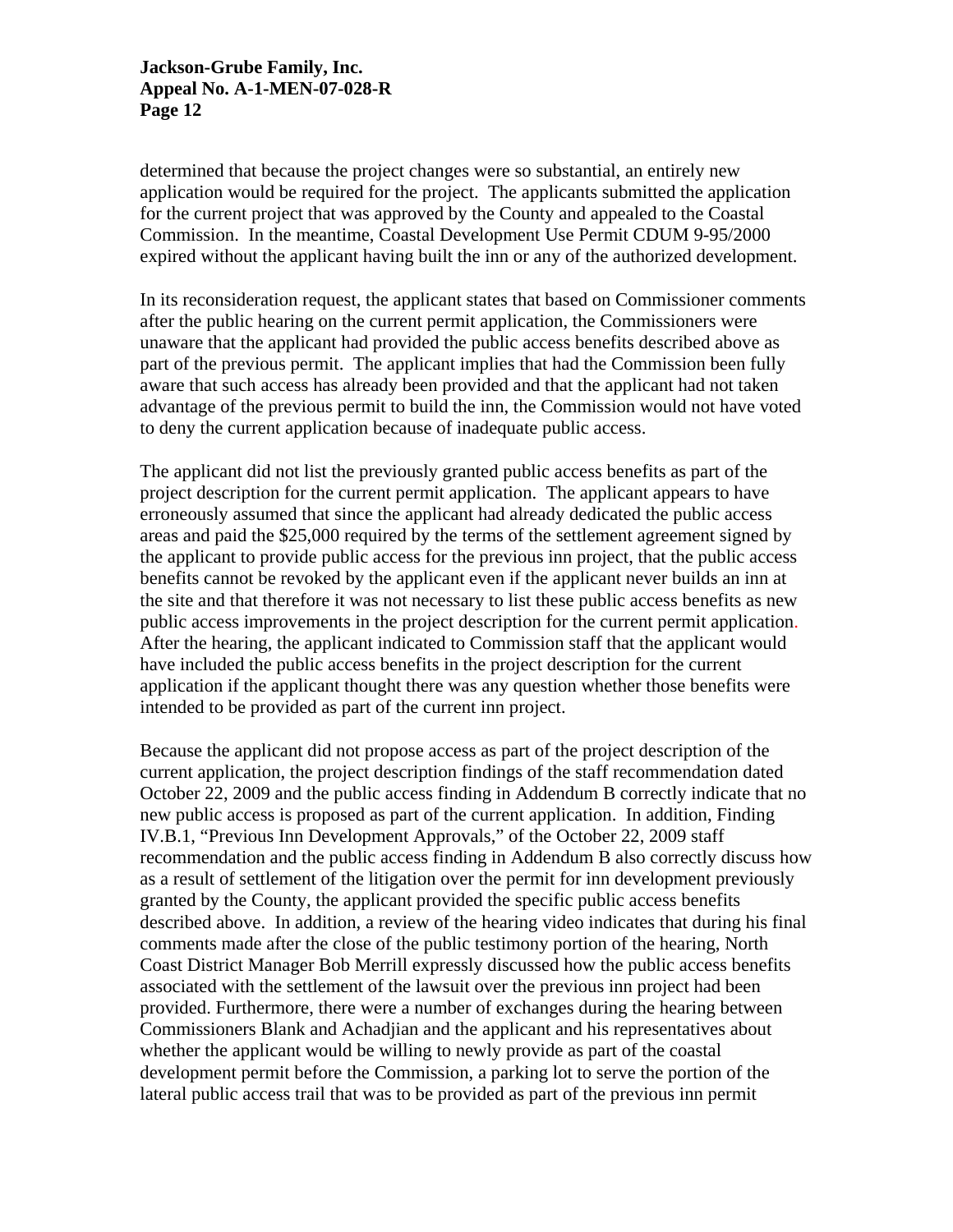approval along Highway One. Moreover, both Mr. Merrill and the applicant's attorney Mr. Block responded to Commissioner questions during the hearing about public access benefits that had been provided as part of the previous project. Mr. Block stated the following in response to a question of Commissioner Wan about parking for public access:

"As part of the trail that Mr. Jackson gave previously along with the \$25,000, he gave one acre of his land, which is a quarter of a mile south, and that acre was to be used for parking. It's not used yet, but it has been dedicated to the County."

Therefore, the fact that public access was provided as part of the previous inn permit is not new information that the Commission was unaware of during the de novo hearing on the appeal and there was not an error of fact concerning the public access previously provided that has the potential of altering the Commission's decision. The Commission also notes that the fact that the applicant is now willing to amend his project description to include the previously provided public access benefits as part of his current proposal is not grounds for reconsideration of the Commission's earlier decision.

# b. Limitation on Presentation Time.

The applicant claims that the Commission's failure to grant as much time to the applicant to address the Commission as it did to the appellants, allowing the applicant a total of 15 minutes to present its case and respond to comments while allowing the appellants up to 30 minutes, prejudiced the applicant's position.

The Commission's long standing practice is to grant those who wish to speak in favor of a permit a total of at least 15 minutes of testimony and rebuttal time and grant at least 15 minutes of testimony to those speaking against the project. The video of the hearing indicates that the applicant was afforded this customary amount of time. A review of the video of the hearing indicates that the applicant's presentation and rebuttal time was limited to approximately 15 minutes. The representative of Appellant Margery S. Cahn Trust & Whiting Family Revocable Trust, Mr. Jared Carter, was granted and used approximately 15 minutes of time, and the representative for Appellant Mendocino Group, Sierra Club & Friends of the Ten Mile was granted additional time. The applicant's team had organized its group presentation and completed its presentation within the allotted 15 minutes. In addition, the applicant and his representative were also asked by Commissioners to respond to specific questions outside of their presentation and rebuttal time. Thus, the applicant was afforded the customary amount of time to present their case to the Commission and took advantage of the opportunity to present information into the record in support of it application.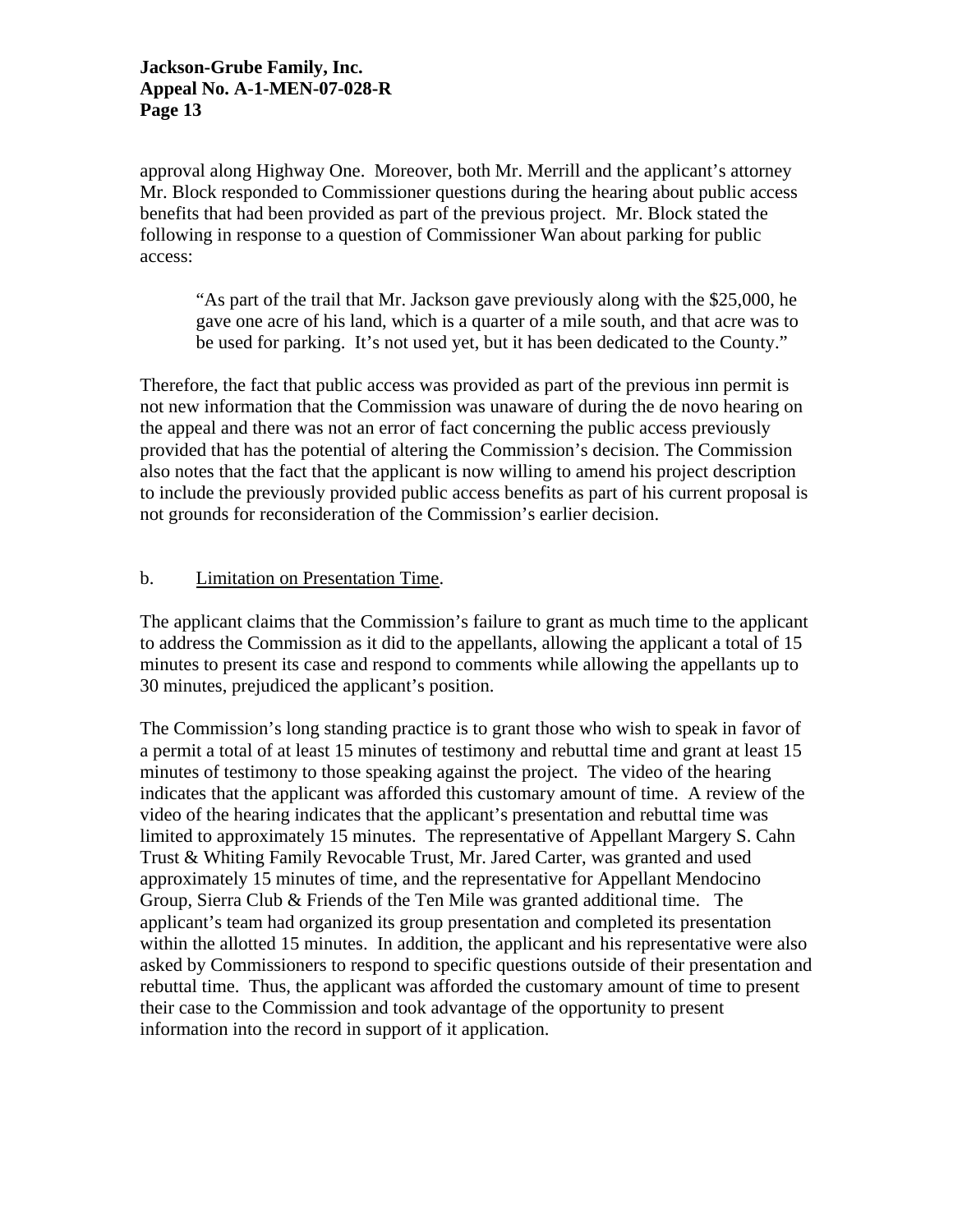Therefore, the Commission finds that this claim does not present grounds for reconsideration of the Commission's permit decision pursuant to 30627 of the Coastal Act.

## c. Threats of Litigation.

The applicant claims that the Commission's decision to deny the project was influenced by misunderstandings by Commissioners that the applicant had threatened to sue the Commission over special conditions recommended by staff requiring acknowledgement that portions of the applicant's property constitute one legal parcel and requiring open space restrictions. The applicant asserts that Commissioners repeatedly made reference to the applicant's threatening to sue the Commission on the issue of the lot merger and open space requirement, and notes that it was only after the vote that the Executive Director advised the Commission that the applicant had not threatened to sue the Commission and had agreed with the staff's recommended conditions.

The Visual Resource finding of the staff recommendation (Finding H beginning on page 64) contains a lengthy discussion about how the APN where the development was proposed is part of a larger property addressed by a certificate of compliance that identifies the larger property as a single legal lot. The finding makes reference to how the applicant submitted a letter during the staff's review of the project asserting that there is more than one developable parcel within the COC area. The staff recommendation included recommended special conditions requiring Special Condition Nos. 5 and 6. Special Condition No**.** 5 would have restricted development anywhere on two Assessor's Parcel Numbers north of the inn site and owned by the applicant that are west of Highway One. Special Condition No. 6 would have ensured that the APN containing the subject development and the two APNs surrounding the development area are neither divided nor conveyed separately from the APN where the development site is located.

A review of the video of the hearing indicates that on three separate occasions reference to a possible law suit was mentioned, once each by Commissioners Wan, Kruer, and Blank. Both Commissioners Wan and Kruer voted to deny the project. However, both Commissioners made strong statements about the visual impact of the development being the major basis for their concern with the project. Commissioner Blank voted to approve the project and made the following statement after the vote was taken.

"Madam Chair – I also want to just go on the record why I voted for the motion [to approve the project]. I just want to make it clear that I seemingly disagree with Commissioner Achadjian's point not that I disagree with Commissioner Achadjian. But I don't think this Commission can be held hostage about whether we can be sued or not. And I know that wasn't your point but I just didn't want to go on a record that was not why I have a yes vote. I that this project would –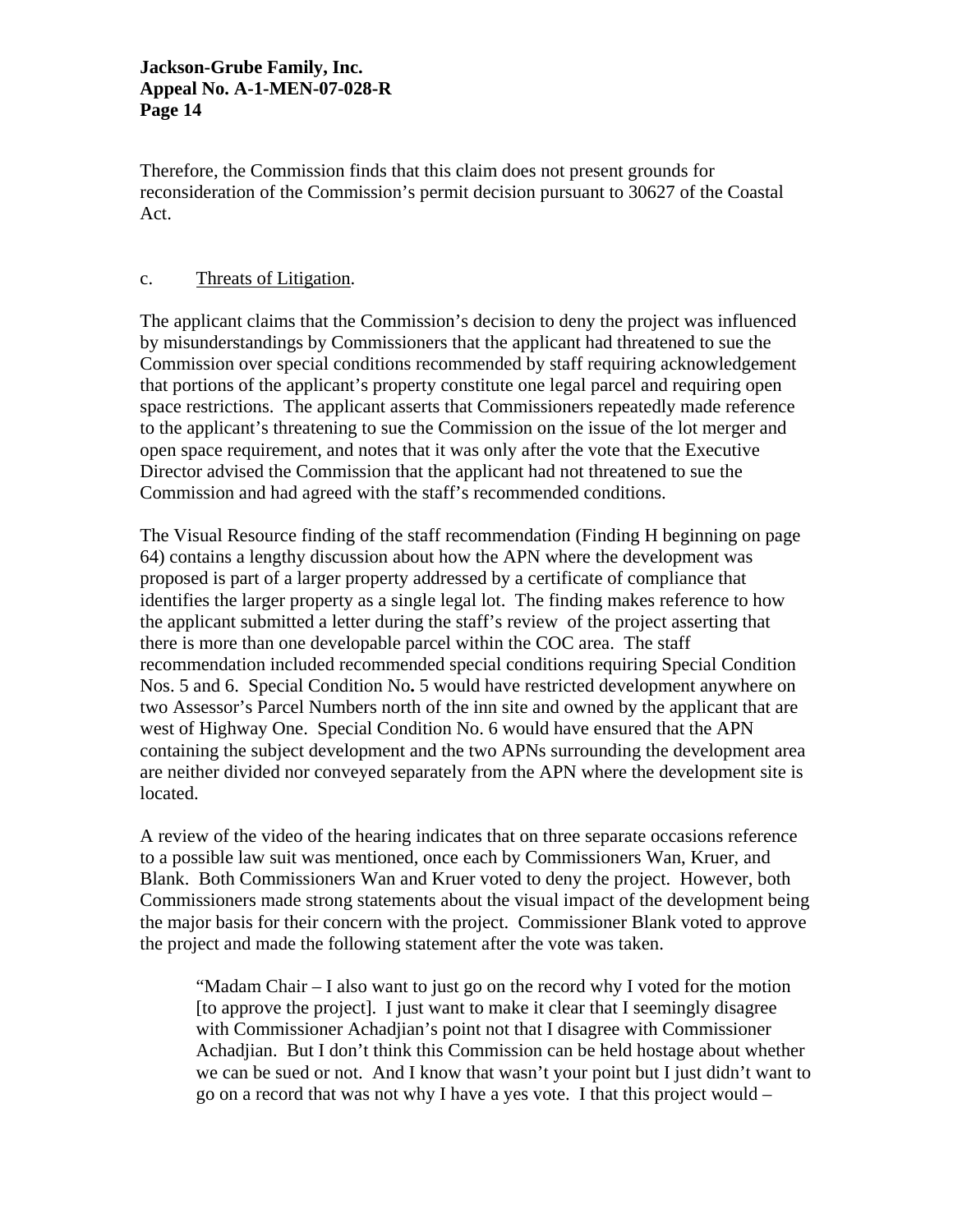within the bounds of the amending motions is something I could support, not the fact that legal counsel could be spending more time."

Thus, the Commissioners who referenced a possible law suit during the Commission's deliberations on the project indicated specific grounds other than the threat of a law suit as a basis for why they voted the way they did. Therefore, the Commission finds that there is no evidence that the threat of litigation affected the outcome of the vote, and the Commission further finds that this claim does not present grounds for reconsideration pursuant to Section 30627 of the Coastal Act.

# **EXHIBITS**

- 1. Reconsideration Request
- 2. Regional Location
- 3. Parcel Map
- 4. Current Project Plans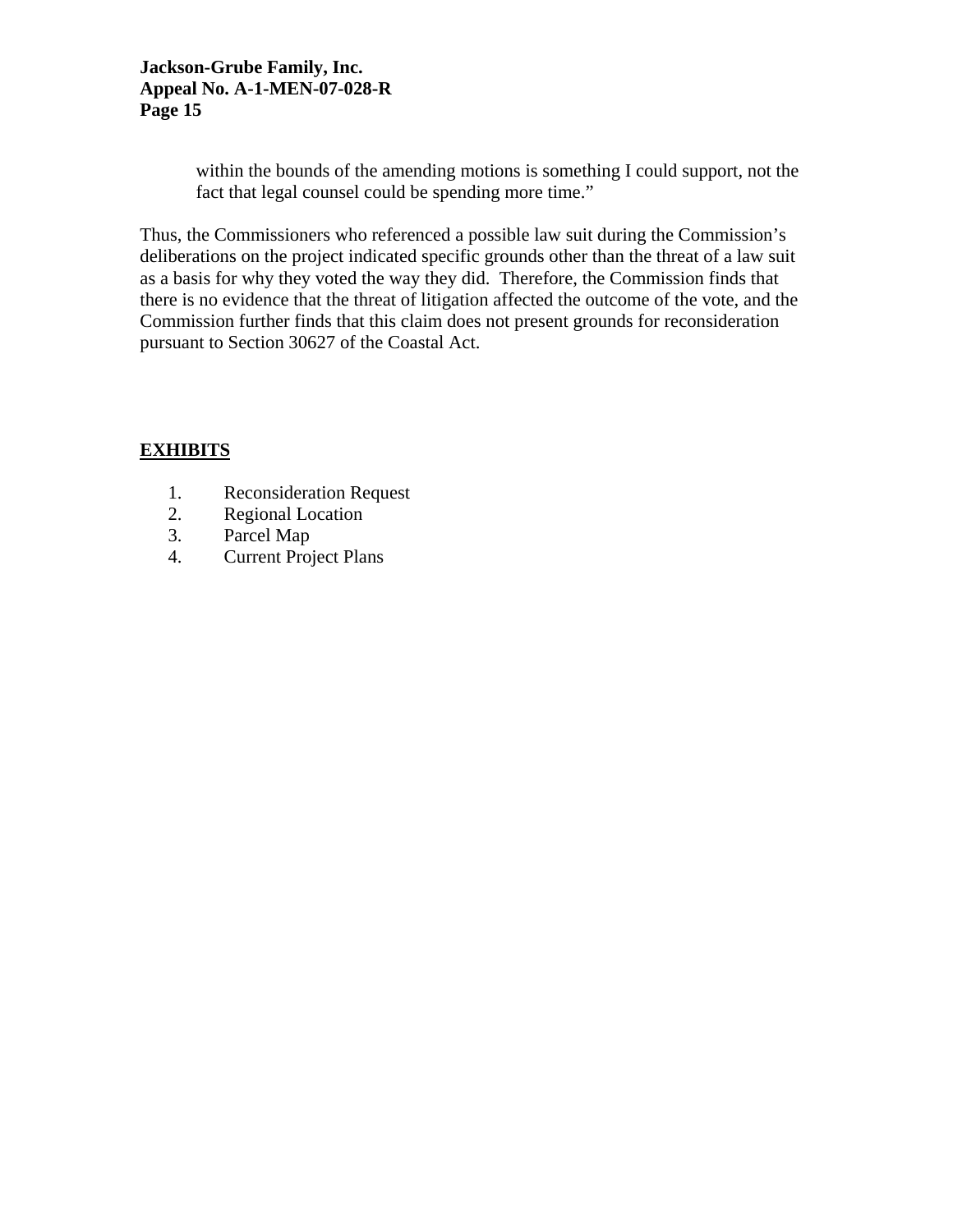**BLOCK & BLOCK** 

**ALAN ROBERT BLOCK JUSTIN MICHAEL BLOCK** 

A PROFESSIONAL CORPORATION 1880 CENTURY PARK EAST, SUITE 415 LOS ANGELES, CALIFORNIA 90067-1604 TELEPHONE (310) 552-3336 TELEFAX (310) 552-1850

November 9, 2009

VIA FAX & OVERNIGHT MAIL

Mr. Peter Douglas **Executive Director** California Coastal Commission 45 Fremont, Suite 2000 San Francisco, CA 94105-2219

**EXHIBIT NO. 1 APPLICATION NO.** A-1-MEN-07-028-R JACKSON-GRUBE FAMILY, INC. **RECONSIDERATION REQUEST**  $(1$  of  $6)$ 

RECEIVED

NOV 1 0 2009

CALIFORNIA COASTAL COMMISSION

Re:A-1-MEN-07-028 [Jackson-Grube Family, Inc.] Property Address: 31502 North Highway One, Fort Bragg (Mendocino County)

#### **REQUEST FOR RECONSIDERATION**

Dear Mr. Douglas:

As you know, this office represents the Jackson-Grube Family ("Jackson") with regard to the above captioned coastal development permit ("CDP") denied by the Commission on November 4, 2005. Jackson hereby respectfully request that the Commission reconsider its November 4, 2009 action of denying the above referenced CDP on the basis that pursuant to the California Code of Regulations Section 13109.4 "an error of fact or law has occurred which has the potential for altering the commission's initial decision.

#### **Applicable Law**

Title 14, California Code of Regulations, §13109.2 provides in relevant part as follows under Initiation of Proceedings:

"Any time within thirty (30) days following a final vote upon an application for a coastal development, the applicant of record may request the commission to grant reconsideration of . . . any term or condition of a coastal development permit which has been granted."

The grounds for reconsideration are set out in Public Resources Code  $\S 30627$ , which provides:

"The basis of the request for reconsideration shall be either that there is relevant new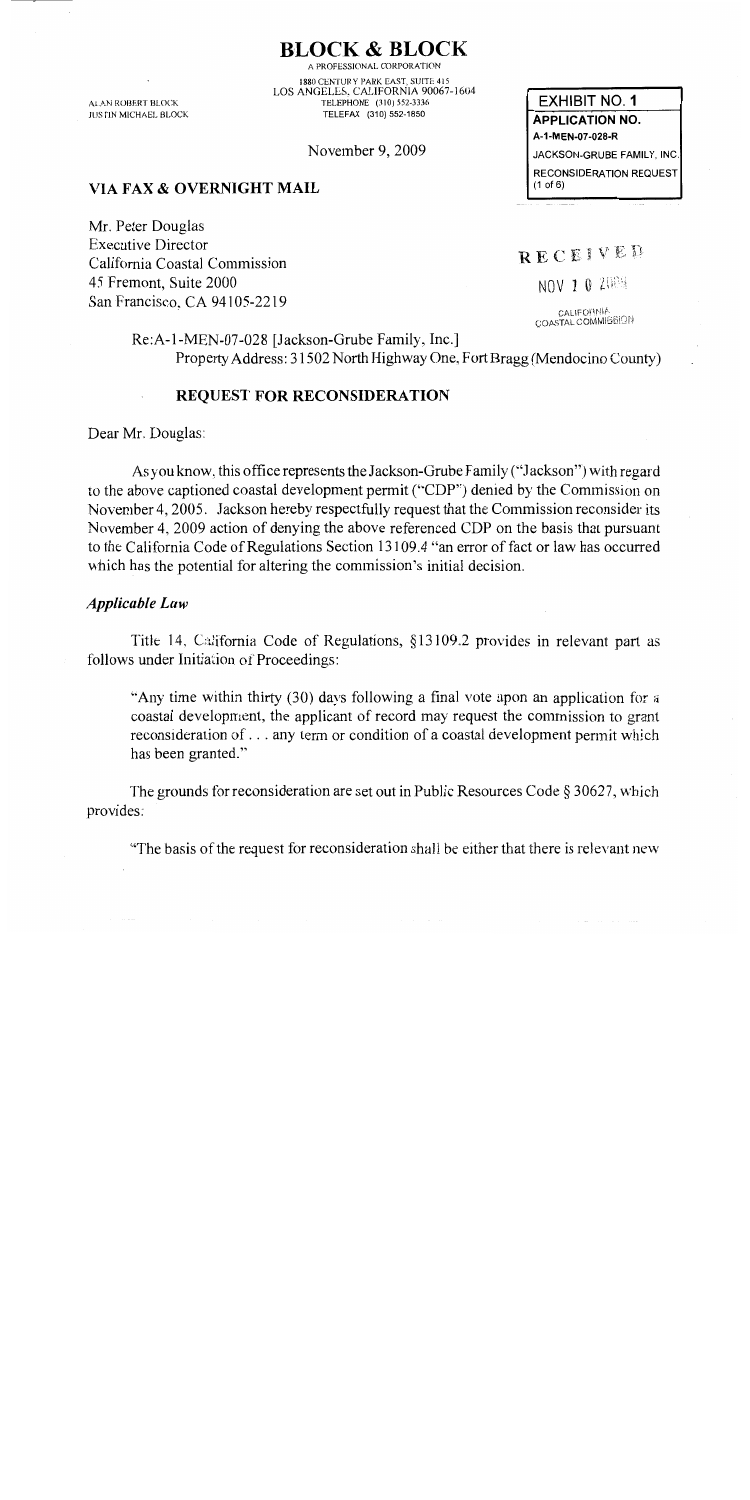Mr. Peter Douglas Re:A-1-MEN-07-028 [Jackson-Grube Family, Inc.] Request For Reconsideration November 9, 2009

#### Page 2

evidence which, in the exercise of reasonable diligence, could not have been presented at the hearing on the matter or that an error of fact or law has occurred which has the potential of altering the initial decision."

Specifically, Jackson contends that both errors of fact and law occurred during the hearing which had the potential of altering the Commission's initial decision.

#### **Error** of Law

In the first instance, the applicable commission rules and procedures as stated in both the Commission Meeting Notice and official Commission Home Web Page provides that "[T] ime limits are determined by the Chair, but generally are 15 minutes combined total time per side". In the public hearing of the subject appeal both of the present appellants, Jared Carter on behalf of appellants Margaret S. Cahn Trust and the Whiting Family Trust, and Mark Masara on behalf of the Mendocino Group Sierra Club, were each offered 15 minutes, for a total of 30 minutes, to present their opposition to the Jackson CDP. Jared Carter used the entire 15 minutes allocated to him, and Mark Marsara, although not using the entire 15 additional minutes, used at least half of that time, if not more, to make his presentation. To the contrary, Jackson was permitted a total of 15 minutes to respond to both presentations.

Jackson strongly contends that the Commission's failure to allow the applicant equal time to present its case and respond to the appellants arguments prejudiced the applicant's position and clearly had the potential of altering the commission's initial decision. This is particularly true when one considers the final vote of 4-6.

## **Errors of Fact**

In addition, two errors of fact occurred during the commissioners discussions, after the close of the public hearing, which also had the potential for altering the commission's initial decision.

The first error of fact occurred as a result of the commissioners misunderstanding that the applicant had not offered any public access mitigation for the proposed inn. As you know, the applicant in its efforts to gain approval of the previously proposed inn, which was never constructed, 1) conveyed fee title to the County of a one acre portion of the property; 2) paid the County \$25,000 toward the development of coastal access in the area; and 3) dedicated an easement for public access along a 15 foot strip of the property on the west side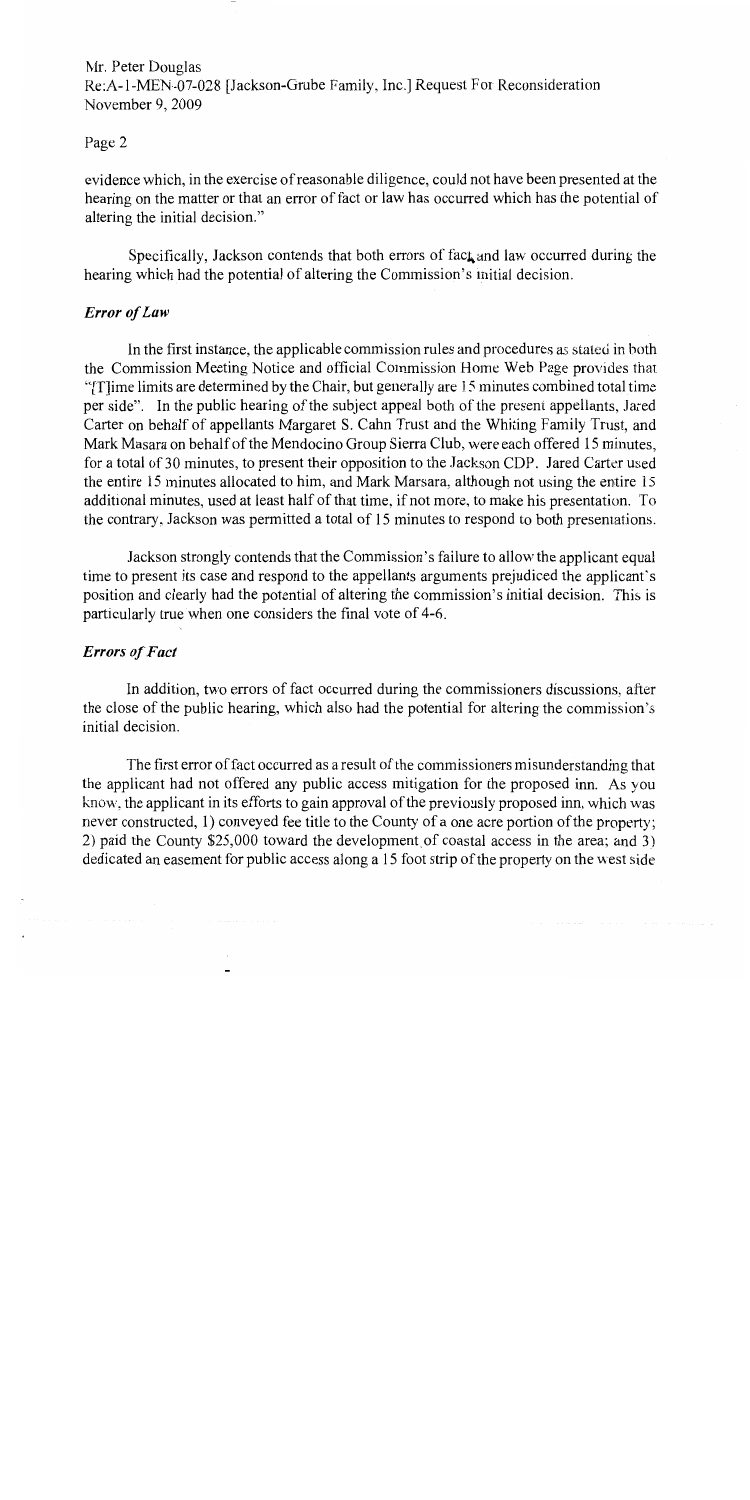Mr. Peter Douglas Re: A-1-MEN-07-028 [Jackson-Grube Family Inc.] Request for Reconsideration November 9, 2009

#### Page 3

of Highway One right-of-way of the subject property. Based on the commission comments after the public hearing was closed it clearly appeared that the commissioners were unaware of this fact.

The second error of fact that occurred during staff's discussions with the commission, after the close of the public hearing, was the commissioners repeatedly made reference to the applicant's threatening to sue the commission on the issue of the lot merger and open space requirement. After the commission's close vote which resulted in the denial of the project you specifically advised the commission that the applicant had not threatened to sue the commission and had agreed with staff's recommended conditions.

After the hearing, the commission took a short break, and I had the opportunity to speak with some of the commissioners who voted against the project. It was apparent from their comments that there was a misunderstanding of the project, and the applicant's previous offer of public access, which had the potential for altering their vote.

The applicant greatly appreciated staff's strong support for the project. We look forward to your favorable review of this request and the opportunity to bring this matter back before the commission.

Thank you in advance for your courtesy and anticipated support.

Respectfully submitted,

**LAW OFFICES OF BLOCK & BLOCK** A Professional Corporation

ALAN ROBERT BLOCK

ARB:cw

cc: Will Jackson Dave Sellers Scott Baker Bob Merrill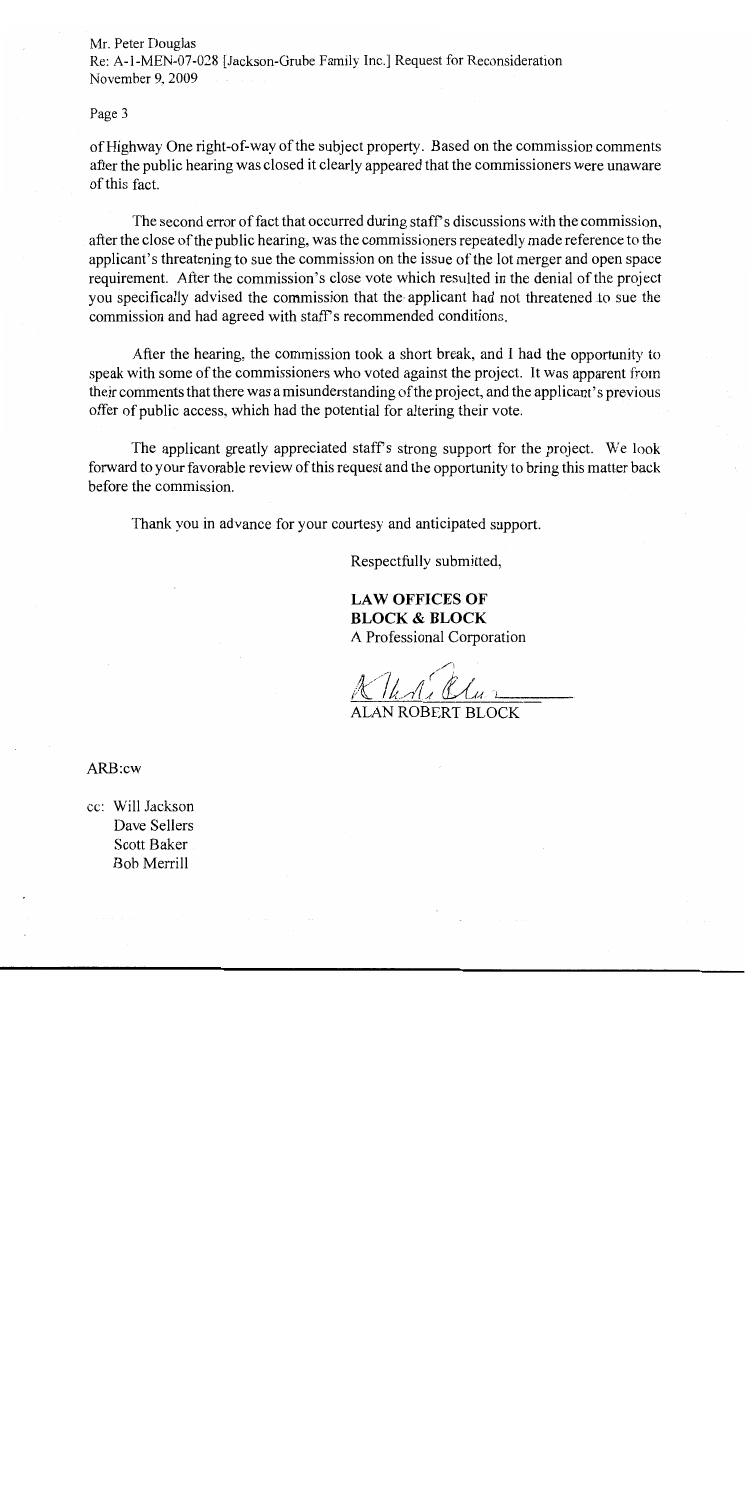ALAN ROBERT BLOCK JUSTIN MICHAEL BLOCK

A PROFESSIONAL CORPORATION 1880 CENTURY PARK EAST, SUITE 415 LOS ANGELES, CALIFORNIA 90067-1604 TELEPHONE (310) 552-3336 TELEFAX (310) 552-1850

**BLOCK & BLOCK** 

November 18, 2009

**RECEIVED** 

SENDER'S E-MAIL

alan@blocklaw.net

NUV 3 0 2009

Mr. Peter Douglas **Executive Director** California Coastal Commission 45 Fremont, Suite 2000 San Francisco, CA 94105-2219

CALIFORNIA COASTAL COMMISSION

A-1-MEN-07-028 [Jackson-Grube Family, Inc.]  $Re:$ Property Address: 31502 North Highway One, Fort Bragg (Mendocino County)

#### **REQUEST FOR RECONSIDERATION ADDENDUM**

Dear Mr. Douglas:

As you know, this office represents the Jackson-Grube Family ("Jackson") with regard to the above captioned coastal development permit ("CDP") denied by the Commission on November 4, 2005. On November  $9<sup>th</sup>$  this office forwarded correspondence to your attention requesting that the Commission reconsider its November 4, 2009 action of denying the above referenced CDP. The request was made pursuant to Public Resources Code Section 30627 and California Code of Regulations Section 13109.4 which provides that reconsideration is appropriate when "an error of fact or law has occurred which has the potential for altering the commission's initial decision.

Our November 9<sup>th</sup> correspondence set forth three reasons for reconsideration based on both errors of fact and law which denied the applicant of both the protections of procedural due process and a reasonable opportunity to respond to erroneous statements made after the close of the public hearing, which had the potential of altering the initial decision. Due process requires a relatively level playing field, the so-called "constitutional" floor" of a "fair trial in a fair tribunal", in other words, a fair hearing before a neutral or unbiased decision maker. *Bracy v. Gramley (1997) 520 U.S. 899, 904-905; Withrow v.* Larkin (1975) 421 U.S. 35, 46. The Commission's unintentional failure to allow the applicant the same amount of time as the project appellants, and the applicant's inability to respond to patent misunderstanding of facts of some of the Commissioners severely prejudiced the applicant and denied it due process.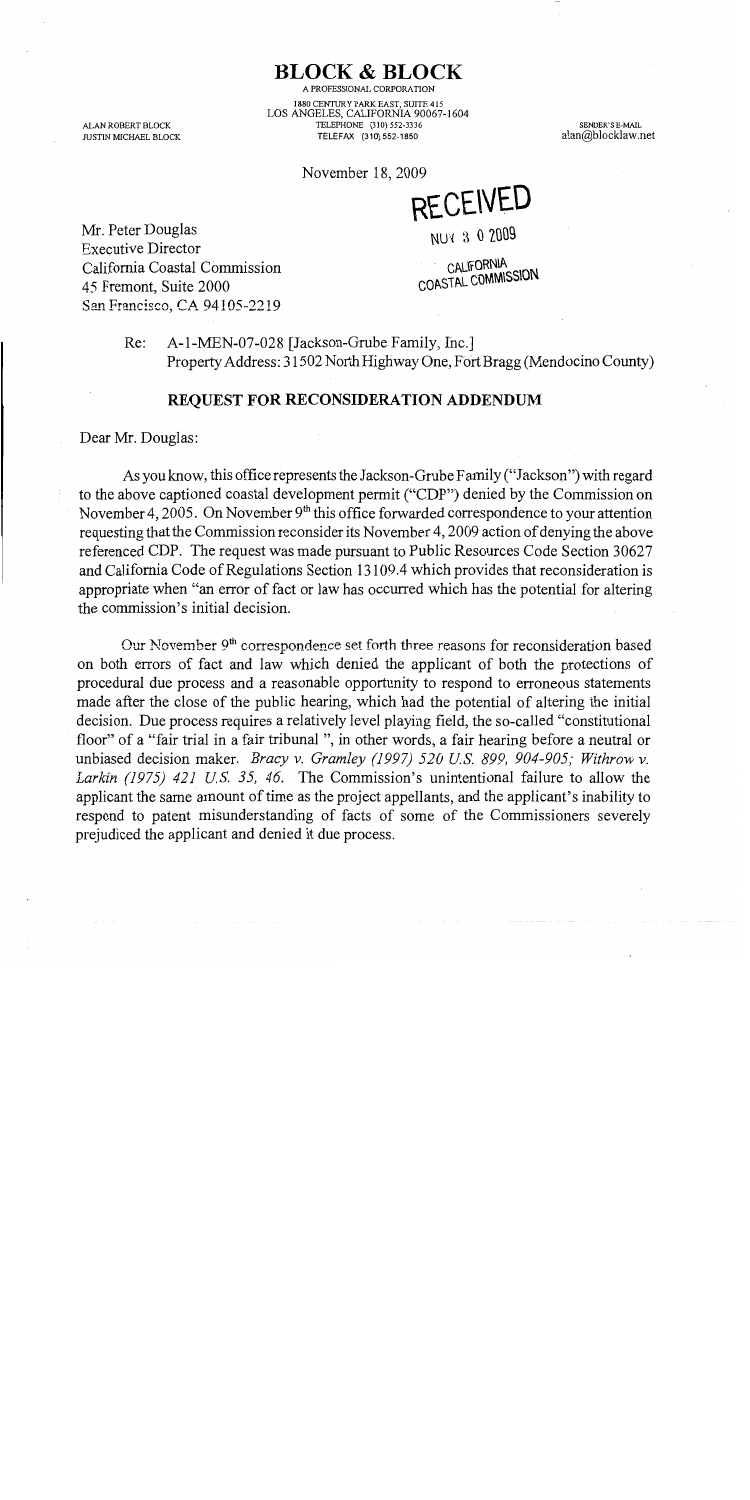#### Mr. Peter Douglas

Re: A-1-MEN-07-028 [Jackson-Grube Family Inc.] Request for Reconsideration November 18, 2009

#### Page 2

As I also advised you by email on November 9<sup>th</sup>, Dave Sellers, the project architect, during his presentation was further severely prejudiced during his portion of the applicant's presentation due to the Commission's technician teams inability to get the slides of the project plans on the screen, as he provided the technicians prior to the hearing, and which he requested during his presentation, which resulted in substantial delays in getting any slides on the screen for the Commission's view, and, more importantly, the slide showing the site plan for the proposed inn buildings being both modest in size and located behind the new agricultural (ranch) buildings which merely replace existing agricultural buildings. The major basis for Mr. Seller's presentation was to visually show the Commissioners that the project was modest in size and efficient in scale. With the inability of getting the slides on the screen, there was a substantial time delay that took time away both Mr. Sellers presentation and the remaining time for rebuttal. Without the slide mentioned above of the site plan, it was extremely difficult to rebut the issue of the size brought up by project appellants.

The applicant contends that the technicians inability to show the slides provided to him by Mr. Sellers eliminated essential information critical to the Commissions understanding of the project and its decision making capability. By the elimination of the slide of the site plan and location of proposed buildings the applicant was unable to visually evidence the size of the project and location of buildings when viewed from Highway One.

This office has been advised by Bob Merrill that a hearing on the applicants reconsideration request will be scheduled as part of the Commissions agenda in January 2010. This consider this correspondence as including an additional basis for reconsideration.

Thank you in advance for your courtesy and anticipated support.

Respectfully submitted,

**LAW OFFICES OF BLOCK & BLOCK** A Professional Corporation

**ALAN ROBERT BLOCK** 

 $ARB:cw$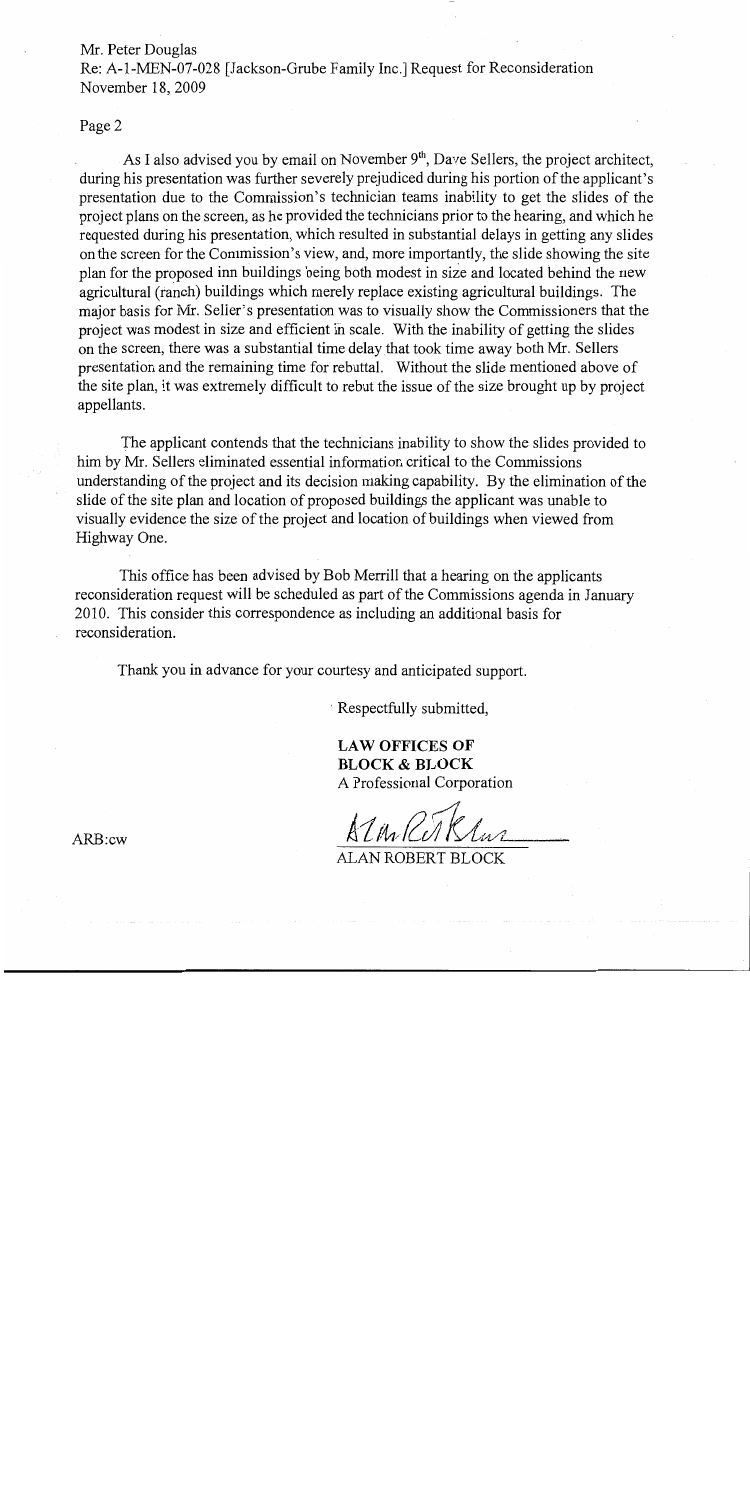Mr. Peter Douglas Re: A-1-MEN-07-028 [Jackson-Grube Family Inc.] Request for Reconsideration November 18, 2009

Page 3

cc: Will Jackson Dave Sellers Scott Baker Bob Merrill Hope Schmeltzer, Esq.

 $\bar{z}$ 

 $\hat{\mathbf{r}}$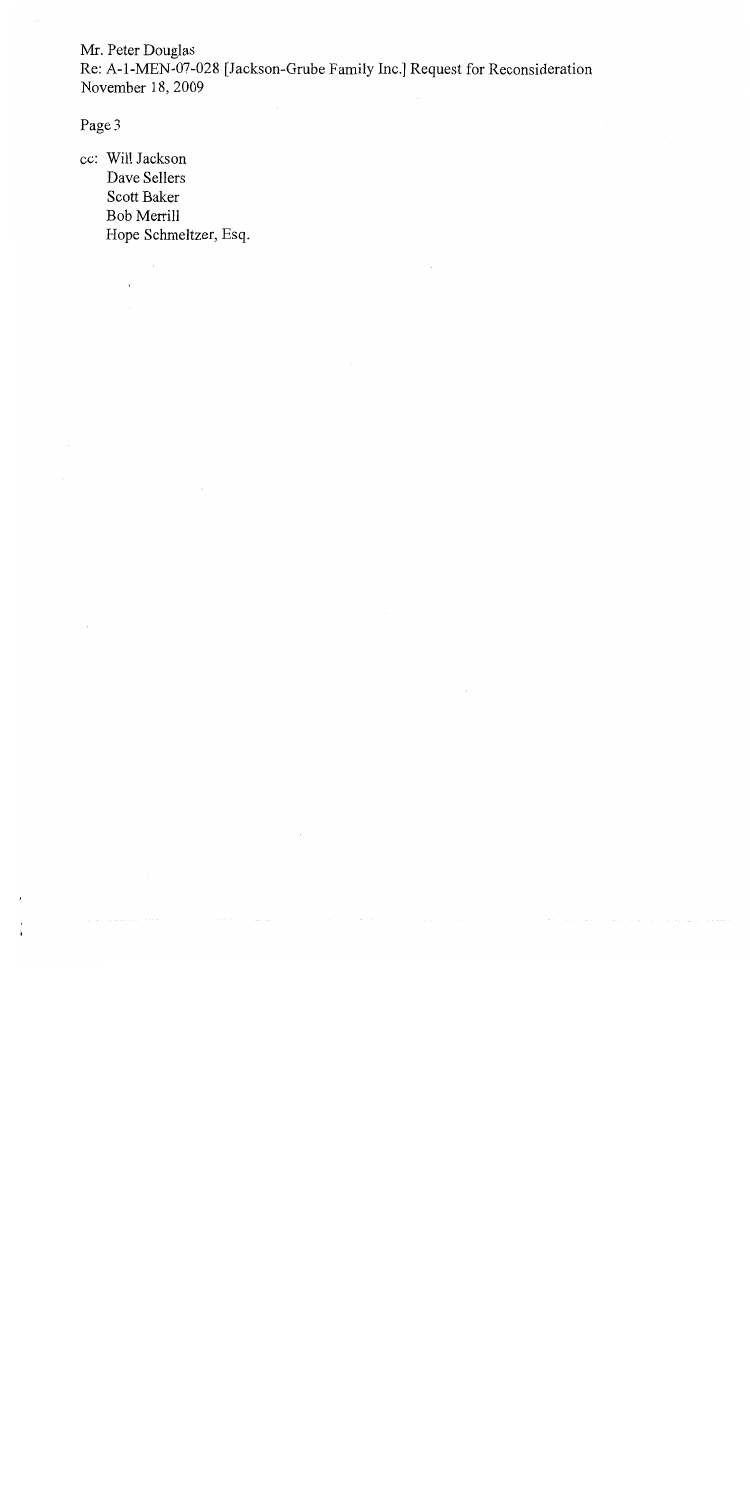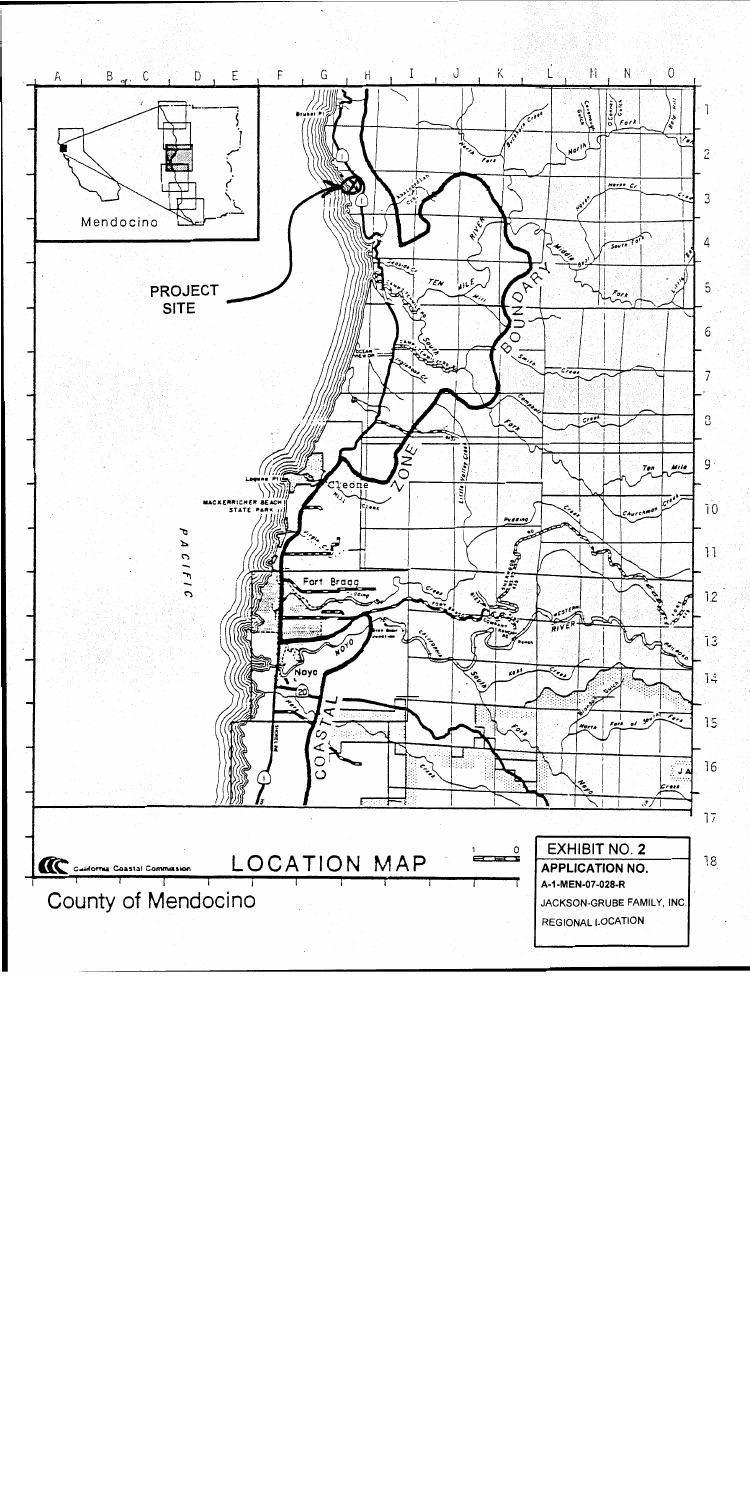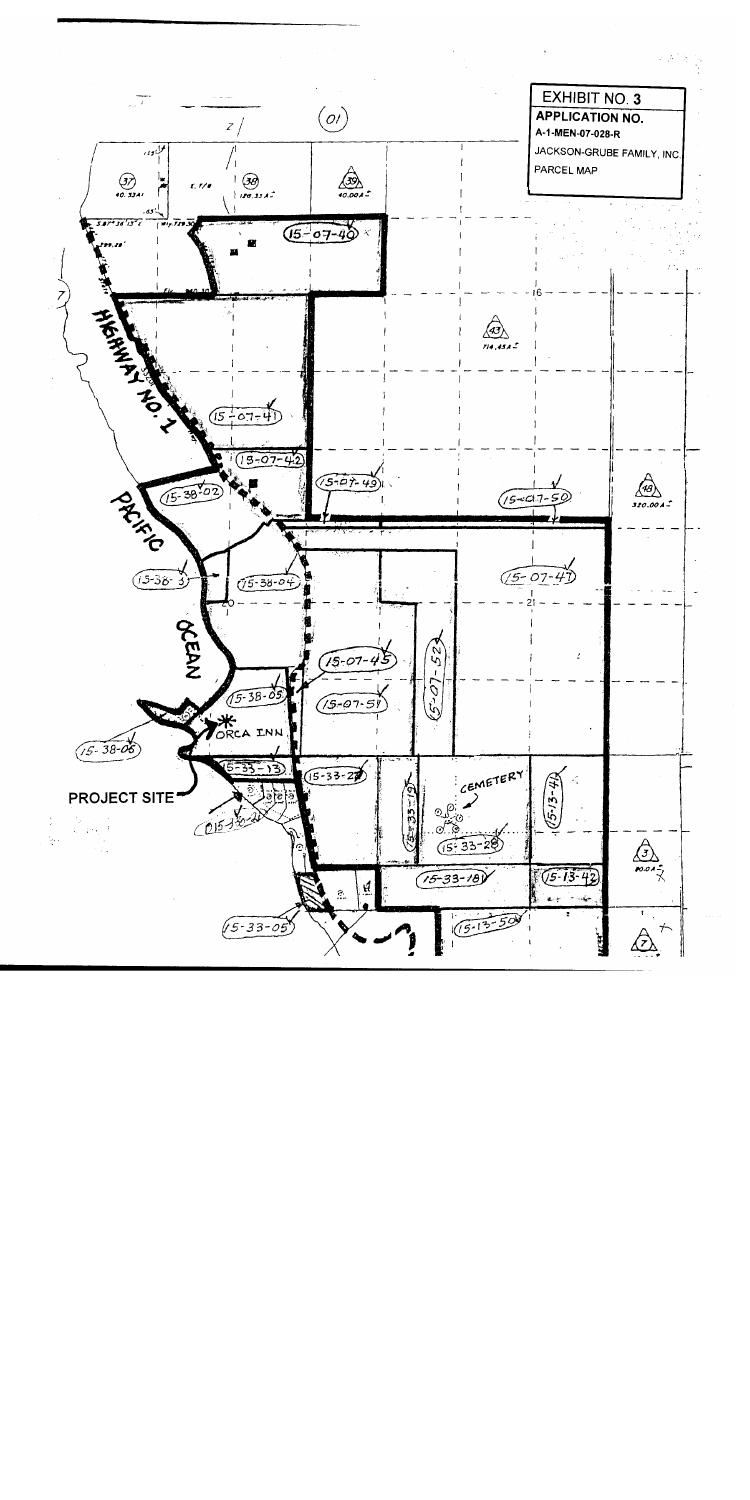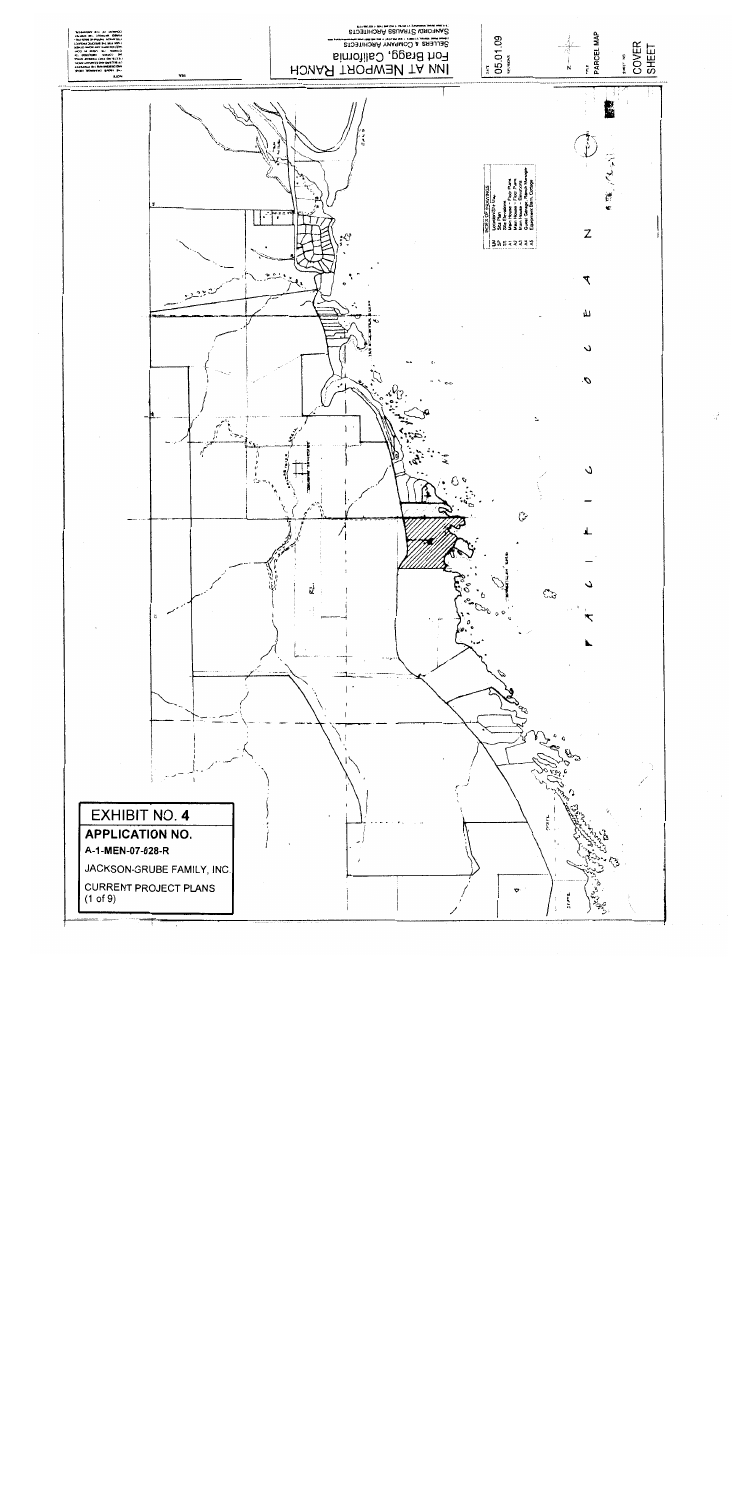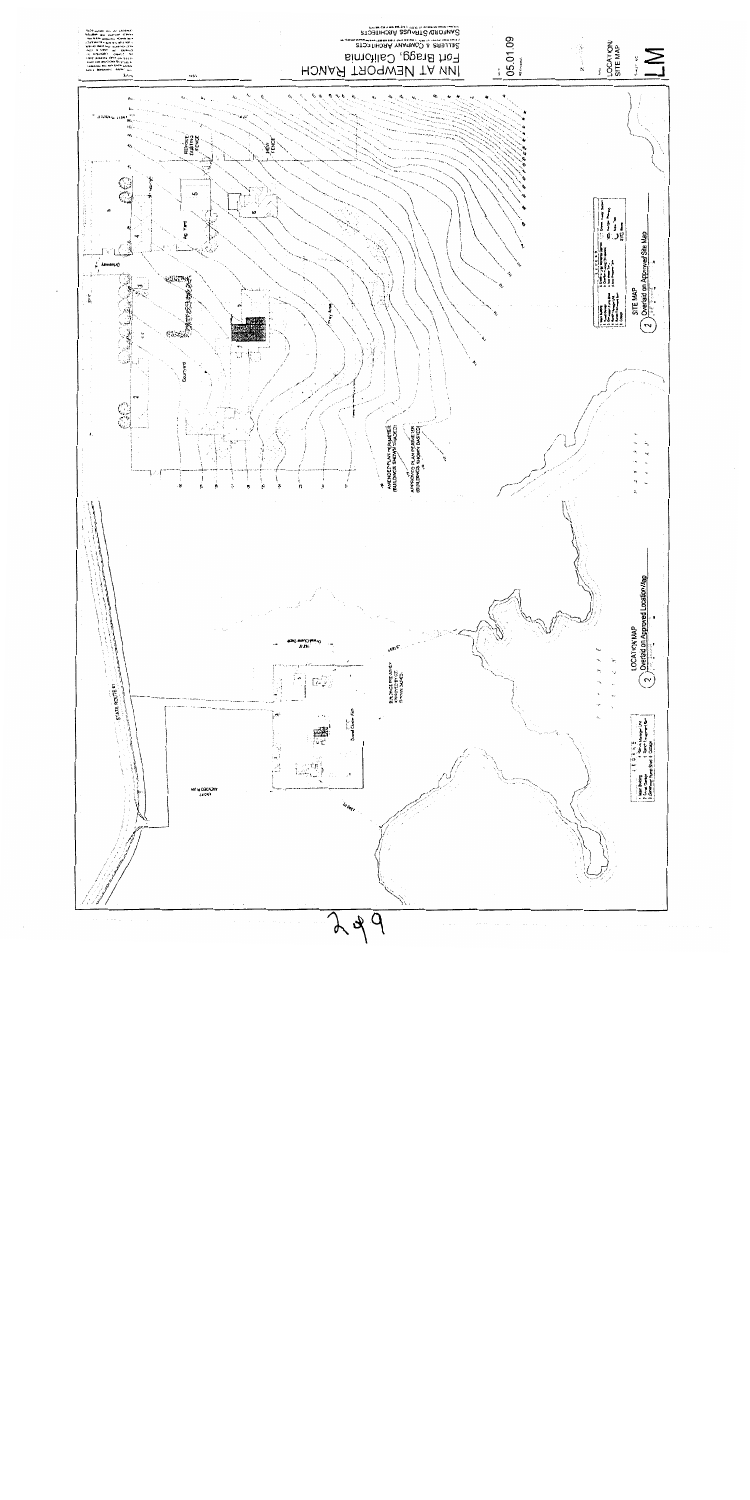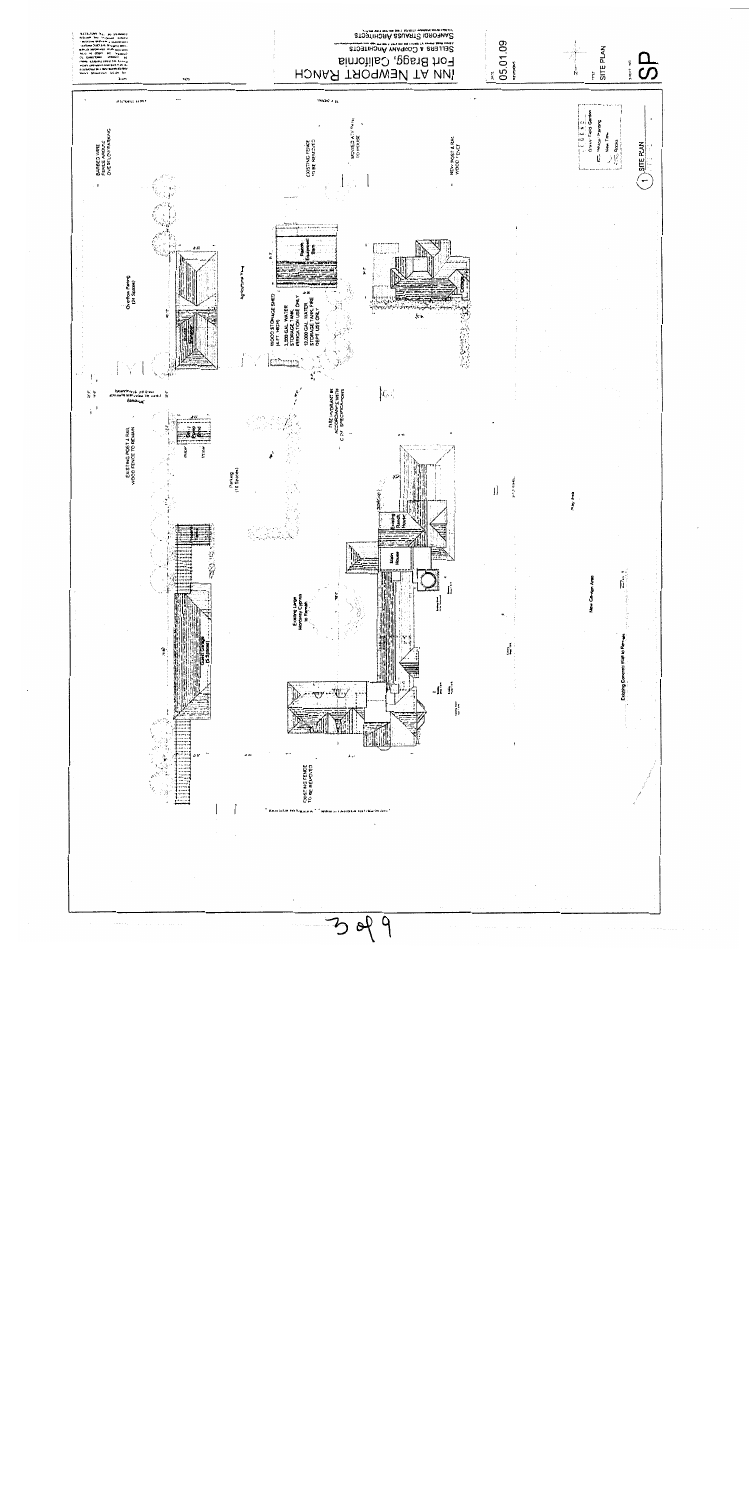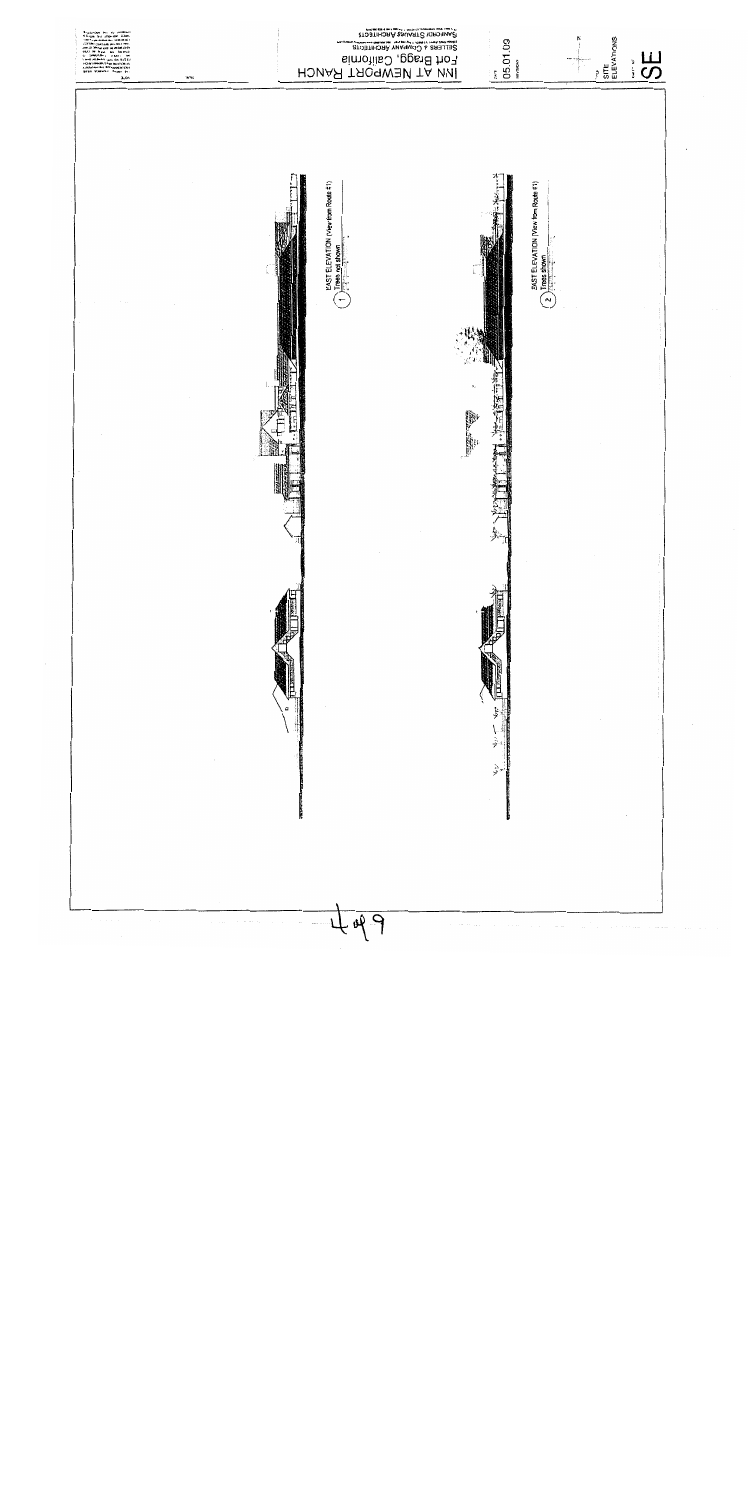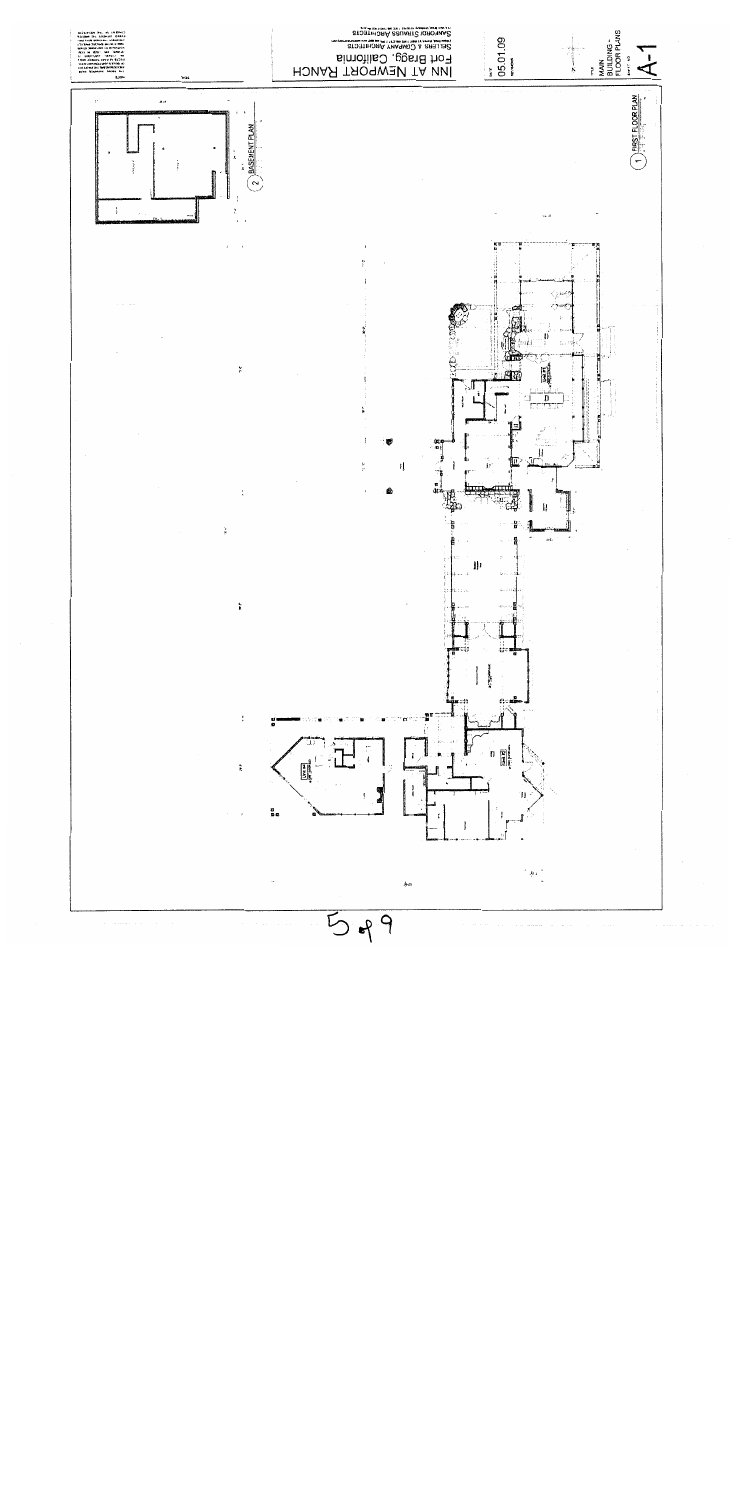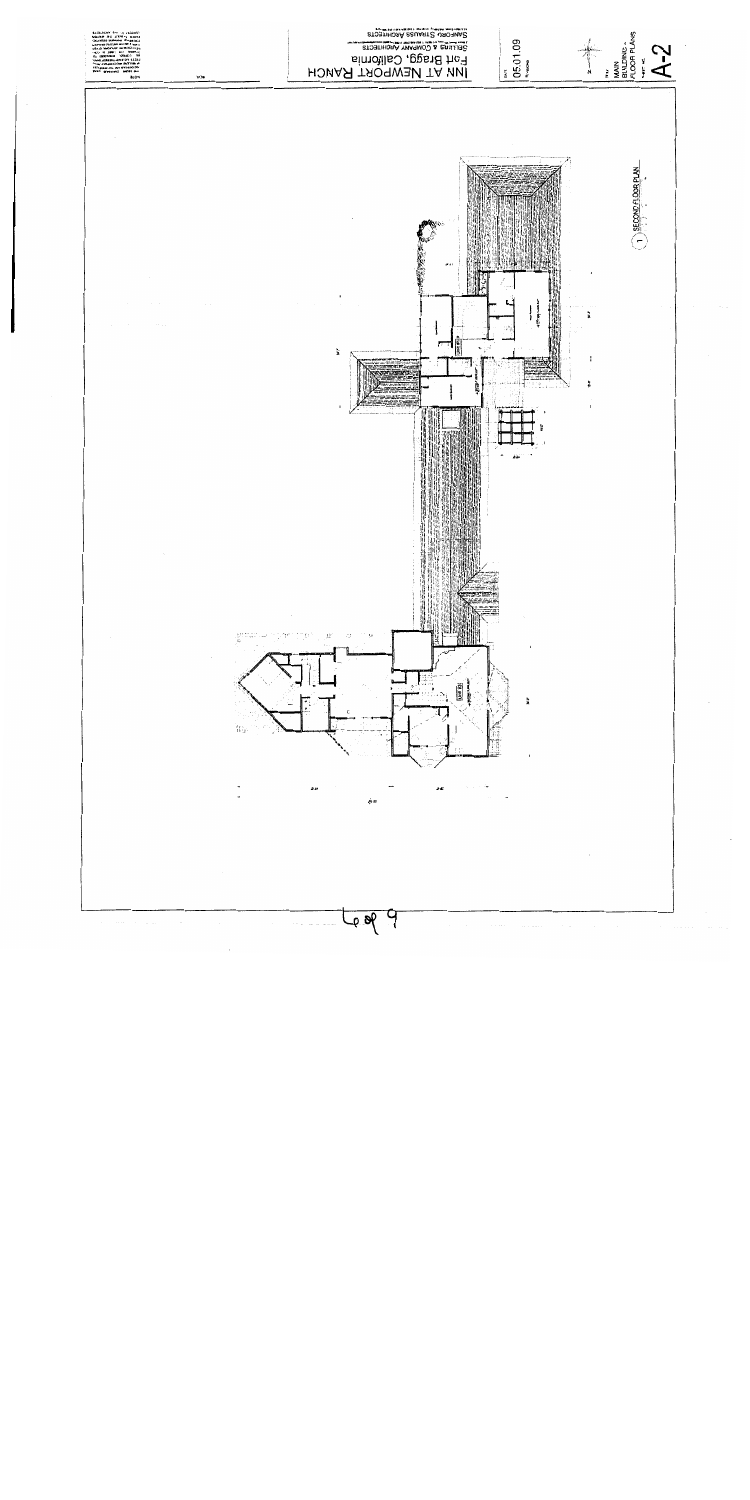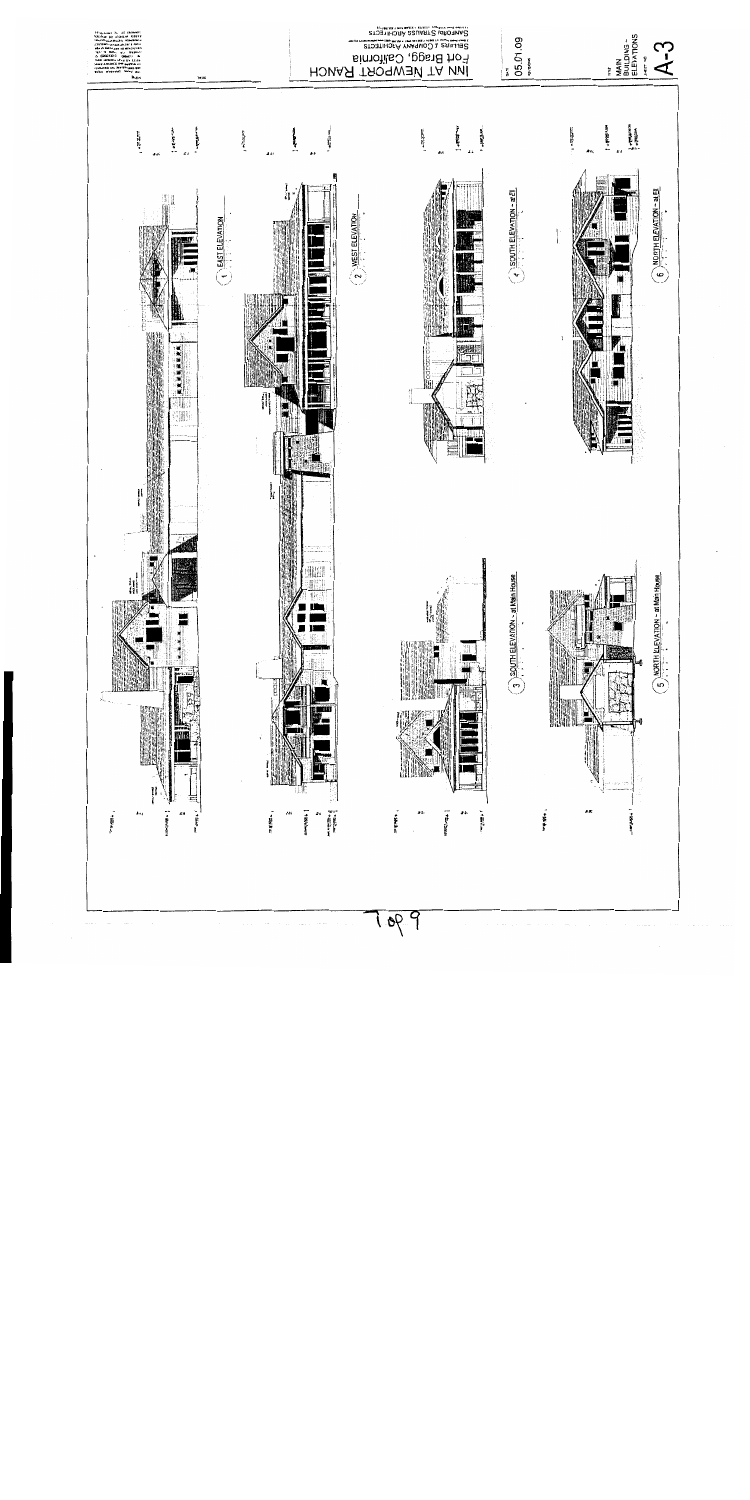